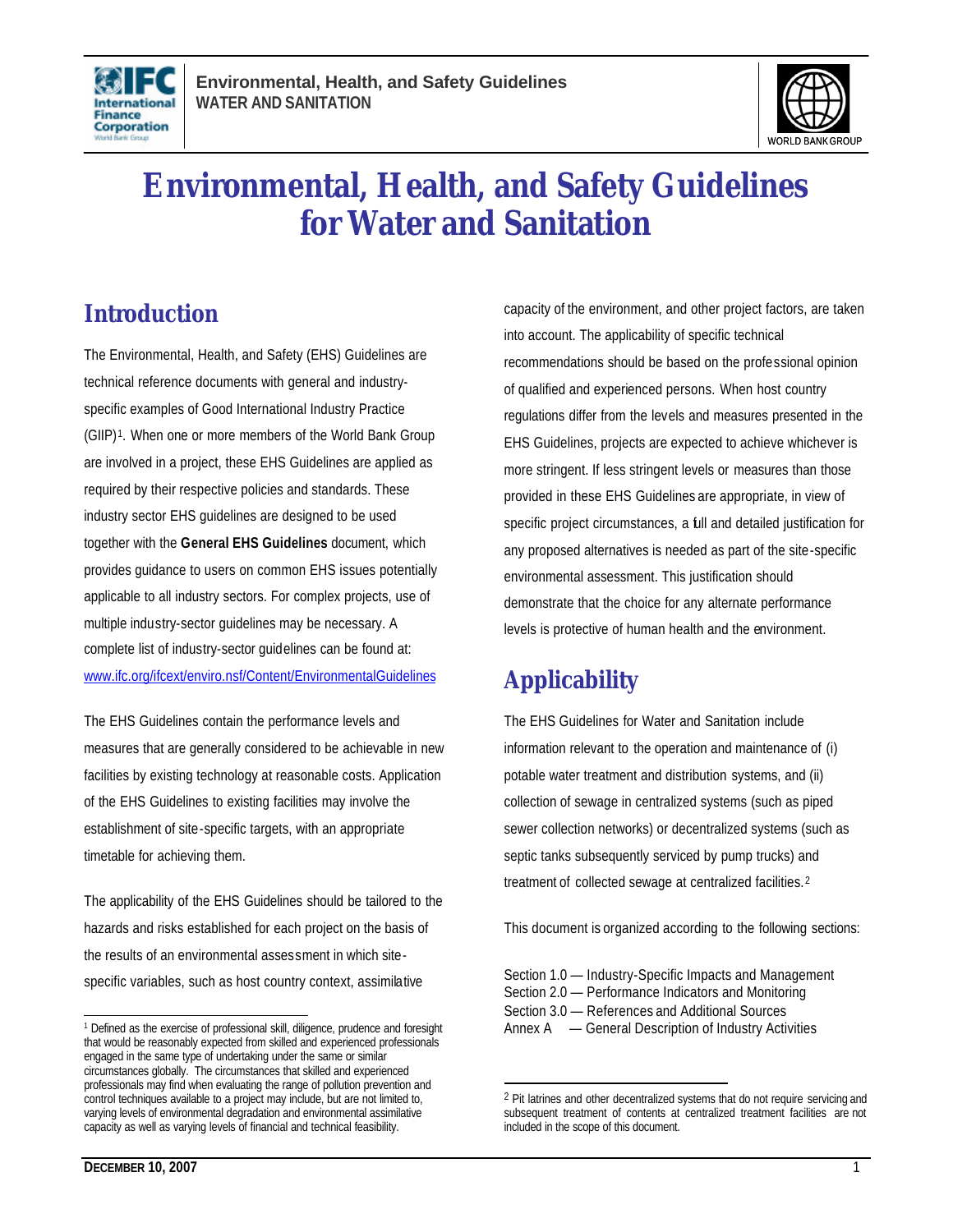



## **1.0 Industry-Specific Impacts and Management**

### **1.1 Environment**

Environmental issues associated with water and sanitation projects may principally occur during the construction and operational phases, depending on project-specific characteristics and components. Recommendations for the management of EHS issues associated with construction activities as would typically apply to the construction of civil works are provided in the **General EHS Guidelines**.

## **1.1.1 Drinking Water**

#### **Water Withdrawal**

Traditional sources for potable water treatment include surface water from lakes, streams, rivers, etc. and groundwater resources. Where surface or groundwater of adequate quality is unavailable, other sources of water including seawater, brackish water, etc. may be used to produce potable water. Development of water resources often involves balancing competing qualitative and quantitative human needs with the rest of the environment. This is a particularly challenging issue in the absence of a clear allocation of water rights which should be resolved with the participation of appropriate parties in advance of project design and implementation.

Recommended measures to prevent, minimize, and control environmental impacts associated with water withdrawal and to protect water quality include:

• Evaluate potential adverse effects of surface water withdrawal on the downstream ecosystems and use appropriate environmental flow assessment<sup>3</sup> to determine acceptable withdrawal rates;

- Design structures related to surface water withdrawal, including dams and water intake structures, to minimize impacts on aquatic life. For example:
	- Limit maximum through-screen design intake velocity to limit entrainment of aquatic organisms
	- o Avoid construction of water intake structures in sensitive ecosystems. If there are threatened, endangered, or other protected species within the hydraulic zone of influence of the surface water intake, ensure reduction of impingement and entrainment of fish and shellfish by the installation of technologies such as barrier nets (seasonal or year-round), screens, and aquatic filter barrier systems
	- o Design water containment and diversion structures to allow unimpeded movement of fish and other aquatic organisms and to prevent adverse impacts on water quality
	- o Design dam outlet valves with sufficient capacities for releasing the appropriate environmental flows
- Avoid construction of water supply wells and water intake structures in sensitive ecosystems;
- Evaluate potential adverse effects of groundwater withdrawal, including modeling of groundwater level changes and resulting impacts to surface water flows, potential land subsidence, contaminant mobilization and saltwater intrusion. Modify extraction rates and locations as necessary to prevent unacceptable adverse current and future impacts, considering realistic future increases in demand.

#### **Water Treatment**

Environmental issues associated with water treatment include:

- Solid waste
- **Wastewater**
- Hazardous chemicals

<sup>3</sup> World Bank Water Resources and Environment Technical Note C.1 – Environmental Flow Assessment: Concepts and Materials.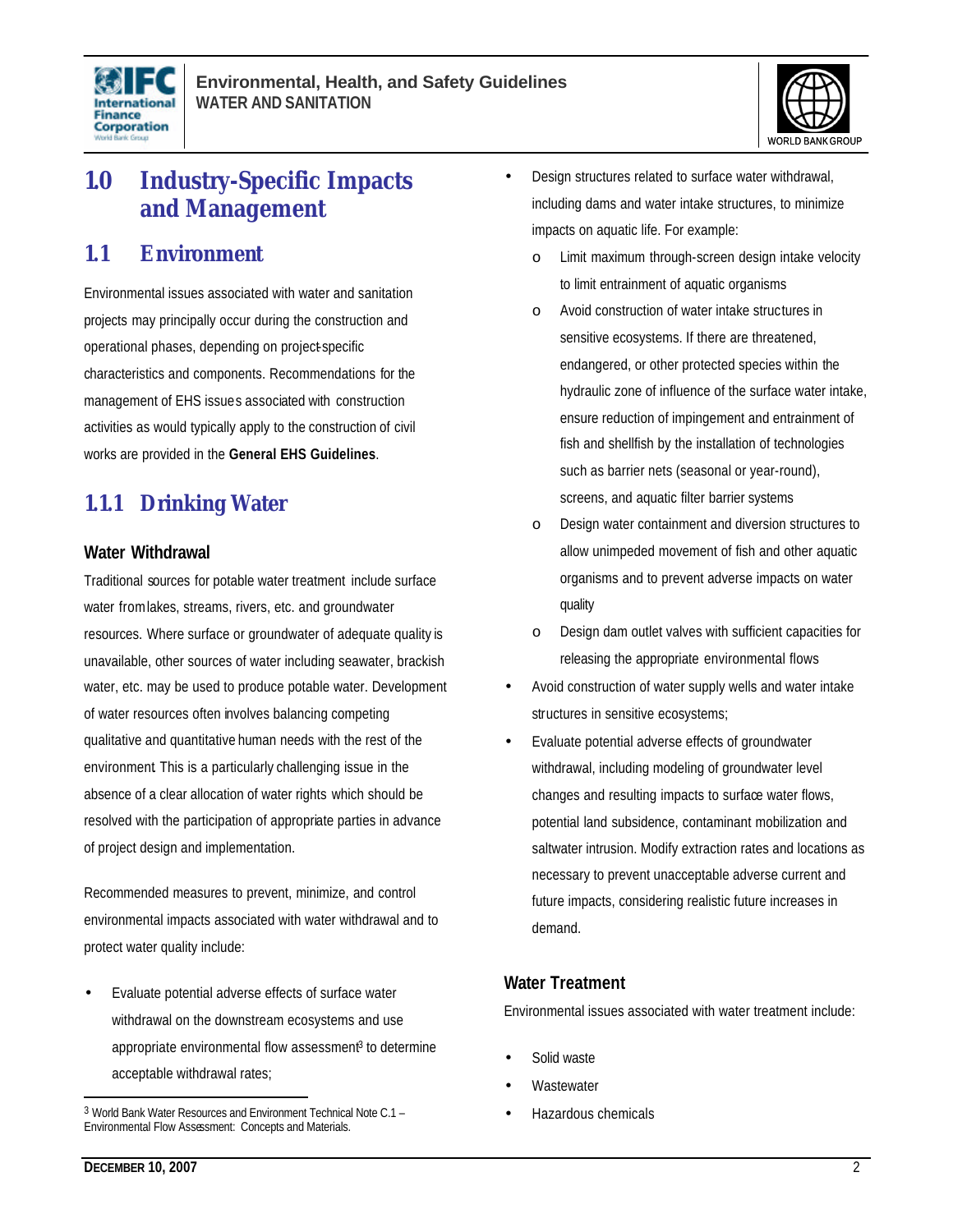



- Air emissions
- Ecological impacts

#### *Solid Waste*

Solid waste residuals generated by water treatment include process residuals, used filtration membranes, spent media and miscellaneous wastes. Process residuals primarily consist of settled suspended solids from source water and chemicals added in the treatment process, such as lime and coagulants. Pre-sedimentation, coagulation (e.g. with aluminum hydroxide [alum] or ferric hydroxide), lime softening, iron and manganese removal, and slow sand and diatomaceous earth filtration all produce sludge. Composition of the sludge depends on the treatment process and the characteristics of the source water, and may include arsenic and other metals, radionuclides, lime, polymers and other organic compounds, microorganisms, etc. Damaged or exhausted membranes are typically produced from water treatment systems used for desalination. Spent media may include filter media (including sand, coal, or diatomaceous earth from filtration plants), ion exchange resins, granular activated carbon [GAC], etc.

Recommended measures to manage solid wastes from water treatment include:

- Minimize the quantity of solids generated by the water treatment process through optimizing coagulation processes;
- Dispose of lime sludges by land application if allowed, limiting application rates to about 20 dry metric tons per hectare (9 dry tons per acre) to minimize the potential for mobilization of metals into plant tissue and groundwater;<sup>4</sup>
- Dispose of ferric and alum sludges by land application, if allowed and if such application can be shown through modeling and sampling to have no adverse impacts on

groundwater or surface water (e.g. from nutrient runoff). Balance use of ferric and alum sludges to bind phosphorous (e.g. from manure application at livestock operations) without causing aluminum phytotoxicity (from alum), iron levels in excess of adulteration levels for metals in fertilizers, or excessively low available phosphorous levels;

- Potential impact on soil, groundwater, and surface water, in the context of protection, conservation and long term sustainability of water and land resources, should be assessed when land is used as part of any waste or wastewater treatment system;
- Sludges may require special disposal if the source water contains elevated levels of toxic metals, such as arsenic, radionuclides, etc.;
- Regenerate activated carbon (e.g. by returning spent carbon to the supplier).

#### *Wastewater*

Wastewater from water treatment projects include filter backwash, reject streams from membrane filtration processes, and brine streams from ion exchange or demineralization processes. These waste streams may contain suspended solids and organics from the raw water, high levels of dissolved solids, high or low pH, heavy metals, etc.

Recommended measures to manage wastewater effluents include:

- Land application of wastes with high dissolved solids concentrations is generally preferred over discharge to surface water subject to an evaluation of potential impact on soil, groundwater, and surface water resulting from such application;
- Recycle filter backwash into the process if possible;
- Treat and dispose of reject streams, including brine, consistent with national and local requirements. Disposal

<sup>4</sup> Management of Water Treatment Plant Residuals, Technology Transfer Handbook," EPA/625/R-95/008, April 1996.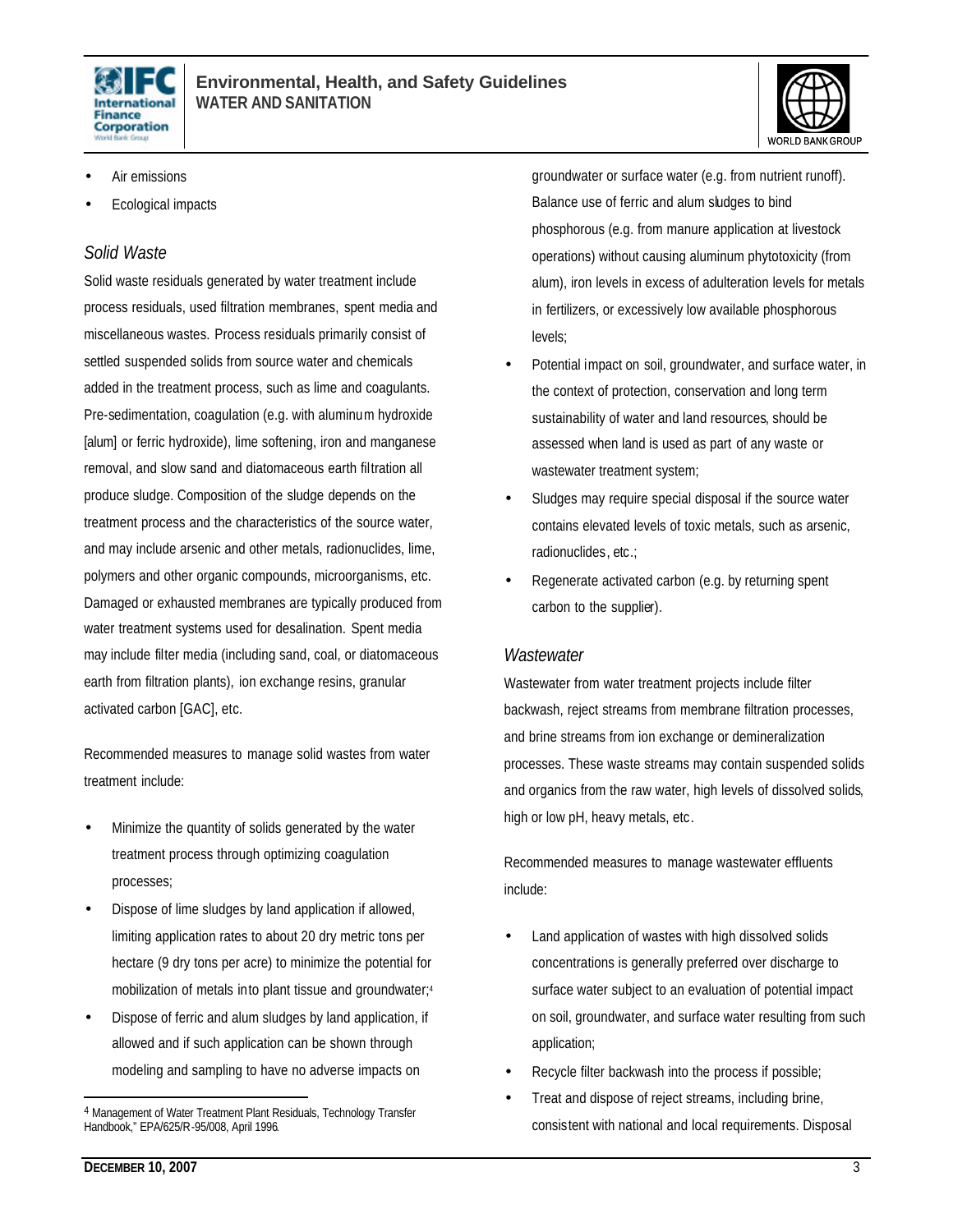



options include return to original source (e.g. ocean, brackish water source, etc.) or discharge to a municipal sewerage system, evaporation, and underground injection.

#### *Hazardous Chemicals*

Water treatment may involve the use of chemicals for coagulation, disinfection and water conditioning. In general, potential impacts and mitigation measures associated with storage and use of hazardous chemicals are similar to those for other industrial projects and are addressed in the **General EHS Guideline**.

Recommended measures to prevent, minimize, and control potential environmental impacts associated with the storage, handling and use of disinfection chemicals in water treatment facilities include:5,6,7

- For systems that use gas chlorination:
	- o Install alarm and safety systems, including automatic shutoff valves, that are automatically activated when a chlorine release is detected
	- o Install containment and scrubber systems to capture and neutralize chlorine should a leak occur
	- o Use corrosion-resistant piping, valves, metering equipment, and any other equipment coming in contact with gaseous or liquid chlorine, and keep this equipment free from contaminants, including oil and grease
	- o Store chlorine away from all sources of organic chemicals, and protect from sunlight, moisture, and high temperatures
- Store sodium hypochlorite in cool, dry, and dark conditions

6 National Drinking Water Clearinghouse Tech Brief: Disinfection, http://www.nesc.wvu.edu/ndwc/pdf/OT/TB/TB1\_Disinfection.pdf.

for no more than one month, and use equipment constructed of corrosion-resistant materials;

- Store calcium hypochlorite away from any organic materials and protect from moisture; fully empty or re-seal shipping containers to exclude moisture. Calcium hypochlorite can be stored for up to one year;
- Isolate ammonia storage and feed areas from chlorine and hypochlorite storage and feed areas;
- Minimize the amount of chlorination chemicals stored on site while maintaining a sufficient inventory to cover intermittent disruptions in supply;
- Develop and implement a prevention program that includes identification of potential hazards, written operating procedures, training, maintenance, and accident investigation procedures;
- Develop and implement a plan for responding to accidental releases.

#### *Air Emissions*

Air emissions from water treatment operations may include ozone (in the case of ozone disinfection) and gaseous or volatile chemicals used for disinfection processes (e.g., chlorine and ammonia). Measures related to hazardous chemicals discussed above will mitigate risks of chlorine and ammonia releases. In addition, specific recommended measures to manage air emissions include installation ofan ozone-destroying device at the exhaust of the ozone-reactor (e.g., catalytic oxidation, thermal oxidation, or GAC).

#### **Water Distribution**

The most fundamental environmental health issues associated with distribution networks is the maintenance of adequate pressure to protect water quality in the system as well as sizing and adequate maintenance to assure reliable delivery of water of suitable quality . The most significant environmental issues associated with operation of water distribution systems include:

<sup>5</sup> WorkSafeBC, Chlorine Safe Work Practices

http://www.worksafebc.com/publications/health\_and\_safety/by\_topic/assets/pdf/ chlorine.pdf.

<sup>7</sup>Chlorine Institute, http://www.chlorineinstitute.org/Bookstore/SearchBrowse.cfm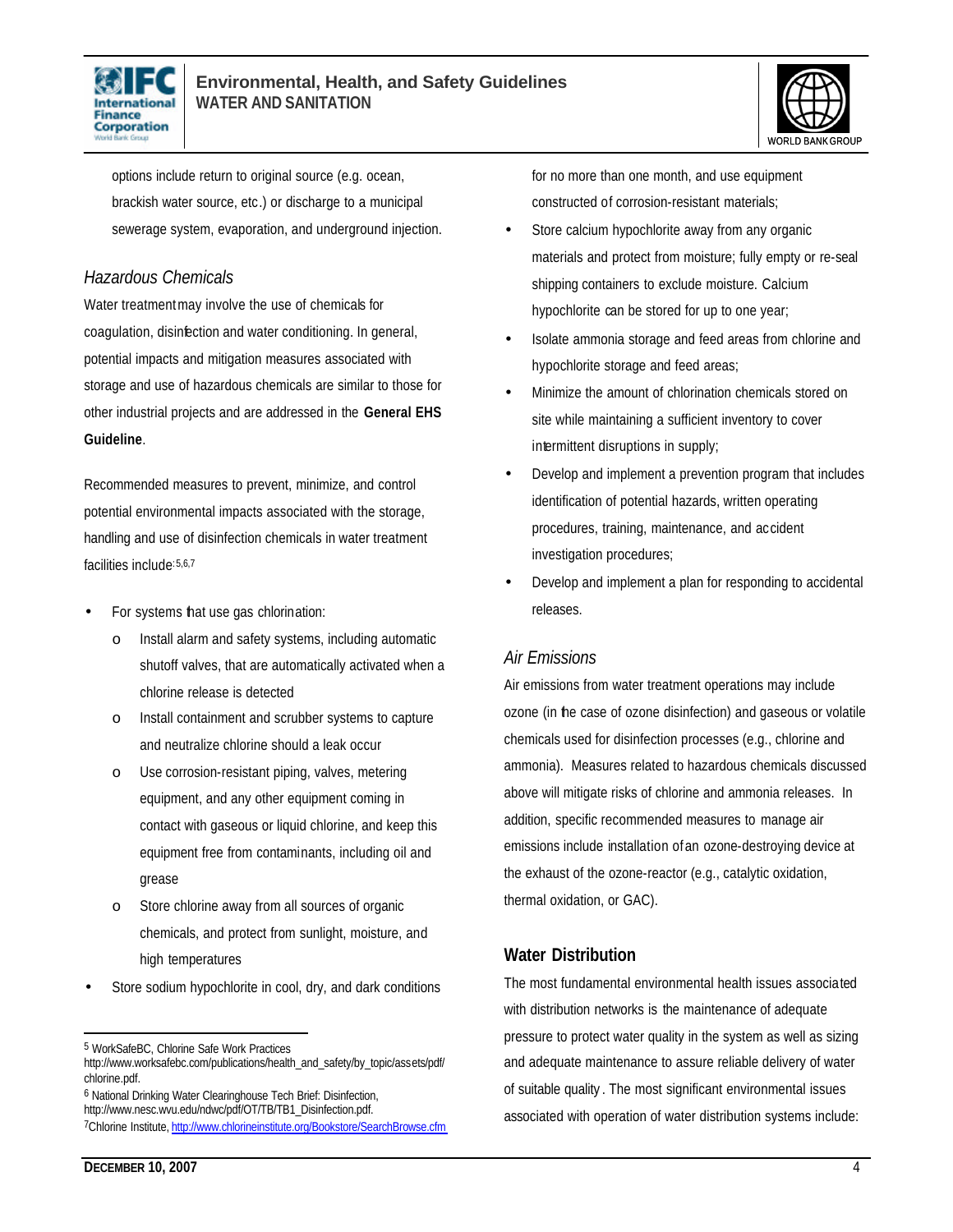



- Water systemleaks and loss of pressure
- Water discharges

*Water System Leaks and Loss of Pressure*

Water system leaks can reduce the pressure of the water system compromising its integrity and ability to protect water quality (by allowing contaminated water to leak into the system) and increasing the demands on the source water supply, the quantity of chemicals, and the amount of power used for pumping and treatment. Leaks in the distribution system can result from improper installation or maintenance, inadequate corrosion protection, settlement, stress from traffic and vibrations, frost loads, overloading, and other factors. Recommended measures to prevent and minimize water losses from the water distribution system include:

- Ensure construction meets applicable standards and industry practices; 8
- Conduct regular inspection and maintenance;
- Implement a leak detection and repair program (including records of past leaks and unaccounted-for water to identify potential problem areas);
- Consider replacing mains with a history of leaks of with a greater potential for leaks because of their location, pressure stresses, and other risk factors.

#### *Water Discharges*

Water lines may be periodically flushed to remove accumulated sediments or other impurities that have accumulated in the pipe. Flushing is performed by isolating sections of the distribution system and opening flushing valves or, more commonly, fire hydrants to cause a large volume of flow to pass through the isolated pipeline and suspend the settled sediment. The major environmental aspect of water pipe flushing is the discharge of

flushed water, which may be high in suspended solids, residual chlorine, and other contaminants that can harm surface water bodies. Recommended measures to prevent, minimize, and control impacts from flushing of mains include:

- Discharge the flush water into a municipal sewerage system with adequate capacity;
- Discharge the flush water into a separate storm sewer system with storm water management measures such as a detention pond, where solids can settle and residual chlorine consumed before the water is discharged;
- Minimize erosion during flushing, for example by avoiding discharge areas that are susceptible to erosion and spreading the flow to reduce flow velocities.

### **1.1.2 Sanitation**

A sanitation system comprises the facilities and services used by households and communities for the safe management of their excreta.9 A sanitation system collects excreta and creates and effective barrier to human contact; transports it to a suitable location; stores and/or treats it; and reuses it or returns it to the environment. In addition to excreta, sanitation systems may also carry household wastewater and storm water.10 Transport, storage, and disposal facilities may also manage wastes from industries, commercial establishments, and institutions.

#### **Fecal Sludge and Septage Collection**

In communities not served by sewerage systems, sanitation may be based on on-site systems, such as pit latrines, bucket latrines or flush toilets connected to septic tanks. While pit and bucket latrines must be emptied frequently (typically daily to weekly), solids that accumulate in septic systems (septage) must also be removed periodically, usually every 2 to 5 years depending on design and usage to maintain proper function and

L

<sup>8</sup> See, for example, the Canadian National Guide to Sustainable Municipal Infrastructure (InfraGuide); and American Water Works Association standards.

<sup>&</sup>lt;sup>9</sup> Feces and urine.

<sup>10</sup> The excess water from rainfall that does not naturally percolate into the soil.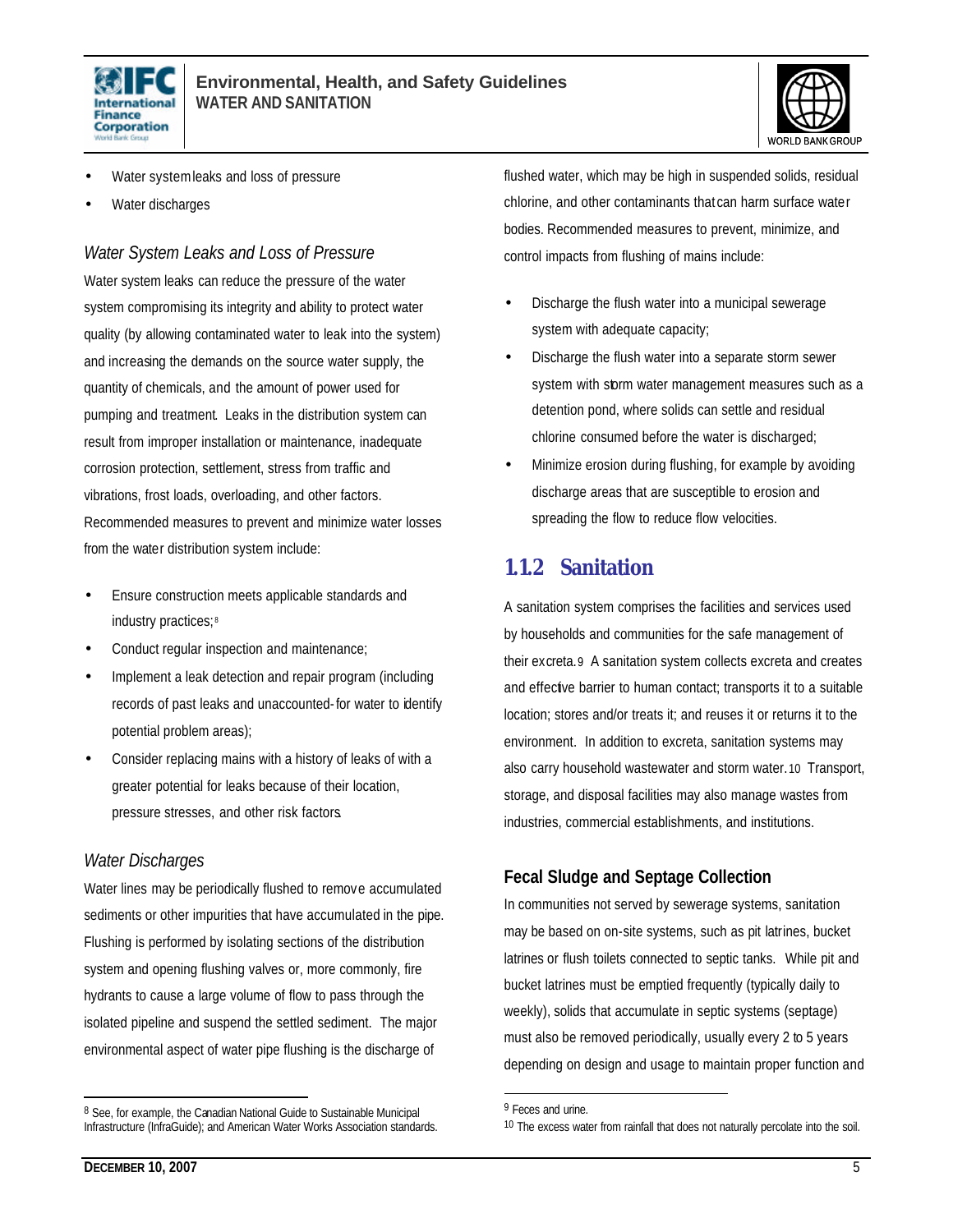



prevent plugging, overflows, and the resulting release of septic tank contents. If suitable facilities for storage, handling and treatment of fecal sludge are not available, it may be indiscriminately dumped into the environment or used in unhygienic manner in agriculture.

Recommended measures to prevent, minimize, and control releases of septage and other fecal sludge include:

- Promote and facilitate correct septic tank design and improvement of septic tank maintenance. Septic tank design should balance effluent quality and maintenance needs;<sup>11</sup>
- Consider provision of systematic, regular collection of fecal sludge and septic waste;
- Use appropriate collection vehicles. A combination of vacuum tanker trucks and smaller hand-pushed vacuum tugs may be needed to service all households;
- Facilitate discharge of fecal sludge and septage at storage and treatment facilities so that untreated septage is not discharged to the environment.

#### **Sewerage**

Where population density or local conditions preclude effective on-site sanitation systems (e.g., septic tanks and drain fields), sewage is typically conveyed via a system of pipes, pumps, and other associated infrastructure (sewerage) to a centralized storage and/or treatment system. Solids and liquids may be transported to a centralized location, or sewage solids may be collected in and periodically removed from on-site interceptor tanks (see Septage and Fecal Sludge Collection, above) while the liquids are transported to a centralized location for storage, treatment, or disposal. Users of the sewerage system may

include industry and institutions, as well as households.

Greywater (water from laundry, kitchen, bath, and other domestic activities that norma lly does not contain excreta) is sometimes collected and managed separately from sewage. Though greywater is generally less polluted than domestic or industrial wastewater, it may still contain high levels of pathogenic microorganisms, suspended solids and substances such as oil, fat, soaps, detergents, and other household chemicals and can have negative impacts on human health as well as soil and groundwater quality .

The most significant potential environmental impacts associated with wastewater collection arise from:

- Domestic wastewater discharges
- Industrial wastewater discharges
- Leaks and overflows

#### *Domestic Wastewater Discharges*

Uncontrolled discharge of domestic wastewater, including sewage and greywater, into aquatic systems can lead to, among other things, microbial and chemical contamination of the receiving water, oxygen depletion, increased turbidity, and eutrophication. Wastewater discharge onto streets or open ground can contribute to spread of disease, odors, contamination of wells, deterioration of streets, etc. Measures to protect the environment as well as public health include:

- Provide systems for effective collection and management of sewage and greywater (separately or combined);
- If greywater is managed separate from sewage, implement greywater source control measures to avoid use and discharge of problematic substances, such as oil and grease, large particles or chemicals.

<sup>&</sup>lt;sup>11</sup> Examples of key septic system design considerations are presented in the **General EHS Guidelines**. More complicated septic tank designs (e.g., three chambers, added sand filters, etc.) can improve effluent quality, but are usually more susceptible to clogging and other failures, especially if regular maintenance is not performed.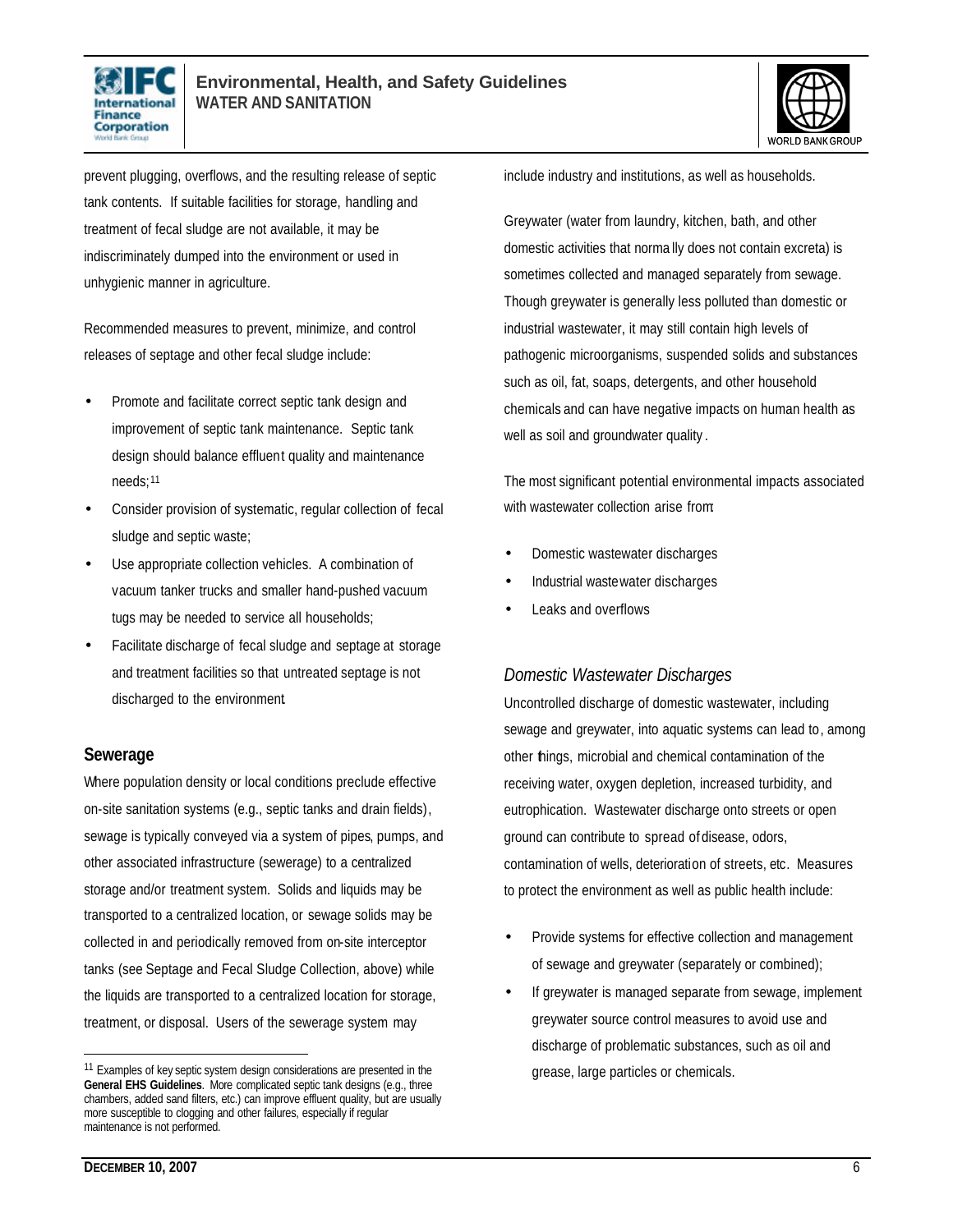



#### *Industrial Wastewater Discharges*

Industrial users of a sewerage system can discharge industrial wastewaters to the sewer system. Some industrial wastes can cause fire and explosion hazards in the sewerage system and treatment facility , disrupt biological and other processes at the treatment facility or affect worker health and safety ; some waste components may not be effectively treated, and may be stripped to the atmosphere, discharged with treated effluent or partition into treatment plant residuals rendering it potentially hazardous.

Recommended measures to prevent, minimize, and control industrial discharges to the sewerage system include:

- Treatment or pre-treatment to neutralize or remove toxic chemicals should ideally take place at the industrial facility itself, prior to discharge of the effluent to the sewer or water body. Consider collaboration with public authorities in the implementation of a source control program for industrial and commercial users to ensure that any wastewater discharged to the sewer system can be effectively treated.<sup>12</sup> Examples of problematic discharges include: flammable, reactive, explosive, corrosive, or radioactive substances; noxious or malodorous materials; medical or infectious wastes; solid or viscous materials that could cause obstruction to the flow or operation of the treatment plants; toxic substances; non-biodegradable oils; and pollutants that could result in the emission of hazardous gases;
- Collaborate with public authorities in the regular inspection of industrial user facilities and collect samples of wastewater discharges to the sewerage system to ensure compliance with the source control program;
- Conduct surveillance monitoring at sewer maintenance and

of the influent to the wastewater treatment facilities;

- Investigate upstream sources of pollutants causing treatment plant upsets or interference;
- Facilitate public reporting of illicit discharges and connections.

#### *Leaks and Overflows*

Leaks and overflows from the sewerage system can cause contamination of soil, groundwater, and surface water. Depending on the elevation of groundwater, leaks in gravity mains may also allow groundwater into the sewer system, increasing the volume of wastewater requiring treatment and potentially causing flooding and treatment bypass. Overflows occur when the collection system can not manage the volume of wastewater, for example due to high flows during rain events or as the result of power loss, equipment malfunctions, or blockages. The excess flows may contain raw sewage, industrial wastewater, and polluted runoff.

Recommended measures to prevent, minimize, and control leaks and overflows include:

- Consider the installation of separate sewer systems for domestic wastewater and storm water runoff in the overall planning and design of new sewerage systems;
- When on-site sanitation systems where excreta are mixed with water predominate, consider use of small-diameter sewerage system to collect water effluent from septic systems or interceptor tanks;
- Limit the sewer depth where possible (e.g., by avoiding routes under streets with heavy traffic). For shallower sewers, small inspection chambers can be used in lieu of manholes;
- Use appropriate locally available materials for sewer construction. Spun concrete pipes can be appropriate in some circumstances but can suffer corrosion from hydrogen sulfide if there are blockages and/or insufficient

<sup>12</sup> See, for example Water Environment Federation, Developing Source Control Programs for Commercial and Industrial Wastewater, 1996; Federation of Canadian Municipalities, Wastewater Source Control: A Best Practice by the National Guide to Sustainable Municipal Infrastructure, March 2003; and U.S. EPA Model Pretreatment Ordinance EPA 833-B-06-002.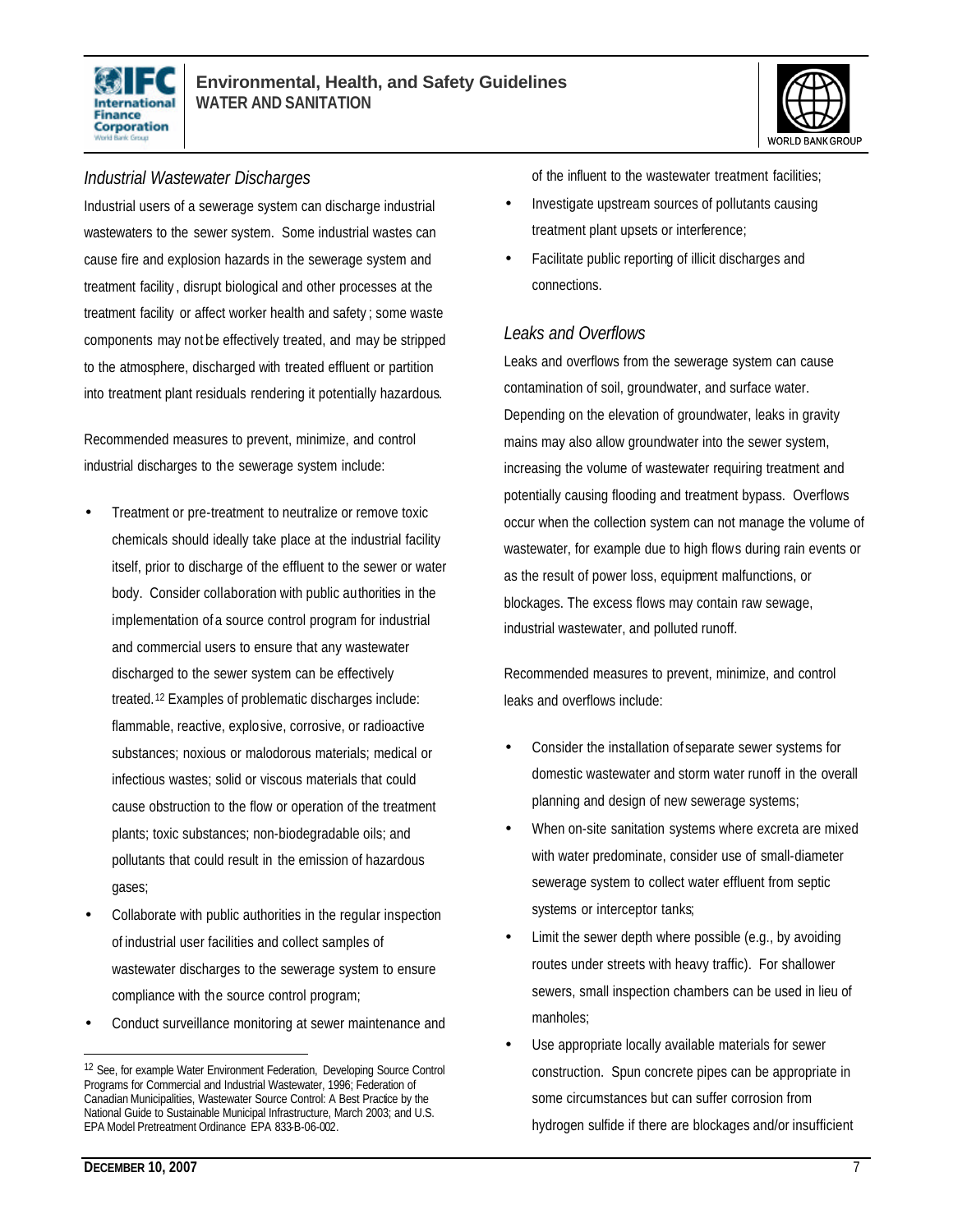



slope;

- Ensure sufficient hydraulic capacity to accommodate peak flows and adequate slope in gravity mains to prevent buildup of solids and hydrogen sulfide generation;
- Design manhole covers to withstand anticipated loads and ensure that the covers can be readily replace if broken to minimize entry of garbage and silt into the system;
- Equip pumping stations with a backup power supply, such as a diesel generator, to ensure uninterrupted operation during power outages, and conduct regular maintenance to minimize service interruptions. Consider redundant pump capacity in critical areas;
- Establish routine maintenance program, including:
	- o Development of an inventory of system components, with information including age, construction materials, drainage areas served, elevations, etc
	- o Regular cleaning of grit chambers and sewer lines to remove grease, grit, and other debris that may lead to sewer backups. Cleaning should be conducted more frequently for problem areas. Cleaning activities may require removal of tree roots and other identified obstructions
	- o Inspection of the condition of sanitary sewer structures and identifying areas that need repair or maintenance. Items to note may include cracked/deteriorating pipes; leaking joints or seals at manhole; frequent line blockages; lines that generally flow at or near capacity; and suspected infiltration or exfiltration
	- o Monitoring of sewer flow to identify potential inflows and outflows
- Conduct repairs prioritized based on the nature and severity of the problem. Immediate clearing of blockage or repair is warranted where an overflow is currently occurring or for urgent problems that may cause an imminent overflow (e.g. pump station failures, sewer line ruptures, or sewer line blockages);
- Review previous sewer maintenance records to help identify "hot spots" or areas with frequent maintenance problems and locations of potential system failure, and conduct preventative maintenance, rehabilitation, or replacement of lines as needed;
- When a spill, leak, and/or overflow occurs, keep sewage from entering the storm drain system by covering or blocking storm drain inlets or by containing and diverting the sewage away from open channels and other storm drain facilities (using sandbags, inflatable dams, etc.). Remove the sewage using vacuum equipment or use other measures to divert it back to the sanitary sewer system.

#### **Wastewater and Sludge Treatment and Discharge**

Sewage will normally require treatment before it can be safely discharged to the environment. The degree and nature of wastewater and sludge treatment depends on applicable standards and the planned disposal or use of the liquid effluent and sludge and the application method. The various treatment processes may reduce suspended solids (which can clog rivers, channels, and drip irrigation pipes); biodegradable organics (which are consumed by microorganisms and can result in reduced oxygen levels in the receiving water); pathogenic bacteria and other disease-causing organisms; and nutrients (which stimulate the growth of undesirable algae that, as they die, can result in increased loads of biodegradable organics).

Wastewater discharge and use options include discharge to natural or artificial watercourses or water bodies; discharge to treatment ponds or wetlands (including aquiculture); and direct use in agriculture (e.g., crop irrigation). In all cases, the receiving water body use (e.g. navigation, recreation, irrigation, or drinking) needs to be considered together with its assimilative capacity to establish a site-specific discharge quality that is consistent with the most sensitive use.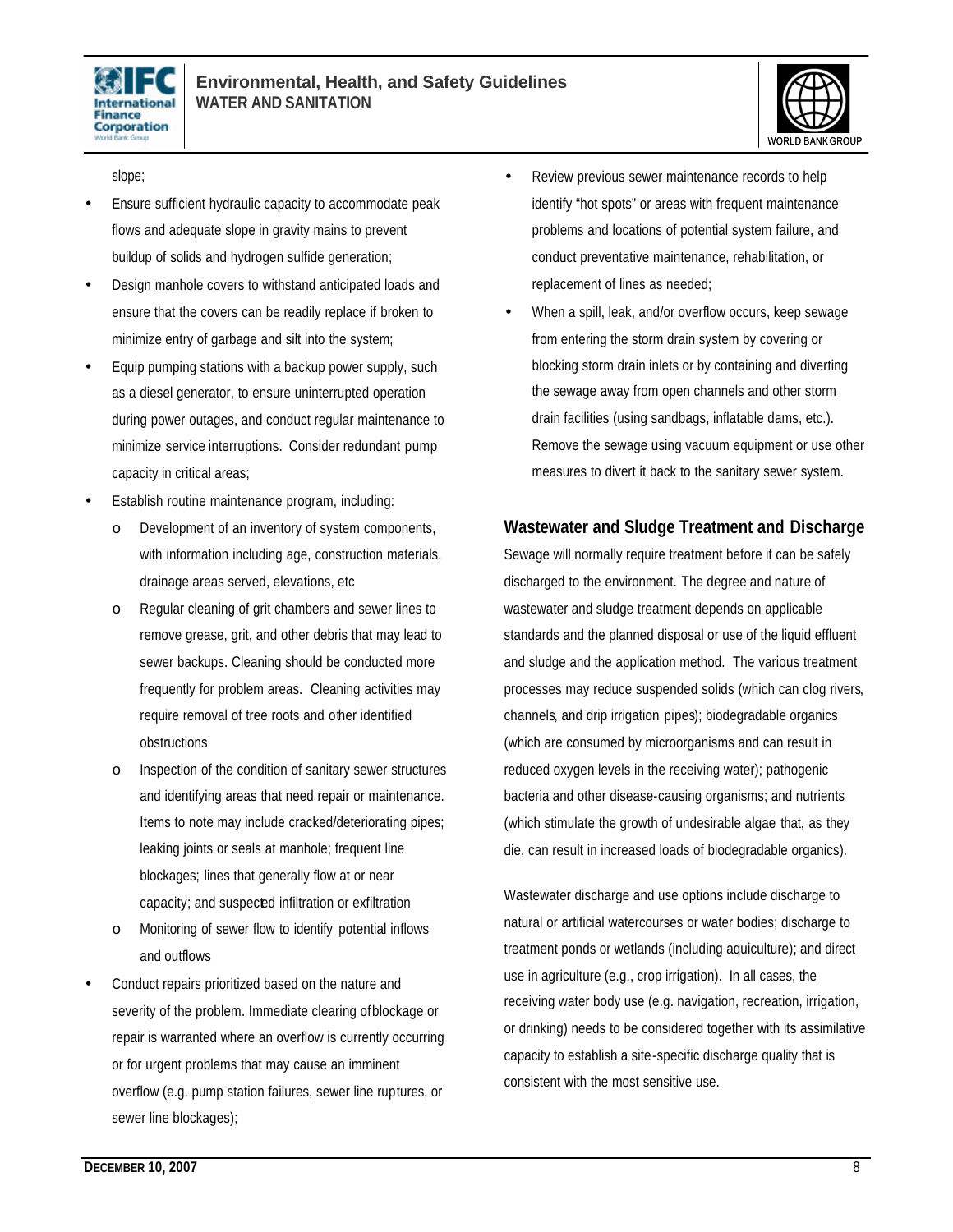



The most significant environmental impacts related to wastewater and sludge treatment, discharge, and use include:

- Liquid effluents
- Solid waste
- Air emissions and odors
- Hazardous chemicals
- Ecological impacts

#### *Liquid Effluents*

Treated wastewater (liquid effluents) may be reused for irrigation or other purposes or disposed subject to regulatory oversight. If not re-used, treated wastewater can be discharged to the sea; rivers; large surface water bodies; smaller, closed surface water bodies; and wetlands and lagoons.

Recommended measures to prevent, minimize, and control liquid effluents include:

- Minimize bypass of the treatment system by using separate storm water and wastewater systems, if possible, and providing capacity sufficient to treat peak flows;
- Implement an industrial source control program which includes monitoring and effective regulatory enforcement;
- Collaborate with public officials to select appropriate treatment technologies, considering factors such as the quality and quantity of raw wastewater and its variability; available land area for the treatment facility; and resources for capital expenditures, operation, maintenance, and repair; availability of skilled operators, operator training, maintenance personnel, treatment chemicals, and replacement parts; 13
- Design, construct, operate, and maintain wastewater treatment facilities and achieve effluent water quality consistent with applicable national requirements or

internationally accepted standards <sup>14</sup> and consistent with effluent water quality goals based on the assimilative capacity and the most sensitive end use of the receiving water; 15,16

- Consider discharge of treated wastewater to natural or constructed wetlands, which can buffer the impact f from discharge on the aquatic environment, unless the wetland itself would be degraded by the discharge;
- Treat greywater, if collected separately from sewage, to remove organic pollutants and reduce the levels of suspended solids, pathogenic organisms and other problematic substances to acceptable levels based on applicable national and local regulations. <sup>17</sup> Greywater lines and point of use stations should be clearly marked to prevent accidental use for potable water quality applications;
- Based on an assessment of risks to human health and the environment, consider re-use of treated effluent, especially in areas with limited raw water supplies. Treated wastewater quality for land application or other uses should be consistent with the relevant public health-based guidance from the World Health Organization (WHO) <sup>18</sup> and applicable national requirements.

#### *Solid Waste*

L

Solids removed from wastewater collection and treatment systems may include sludge and solids from cleaning of

<sup>13</sup> See Annex A for a summary of wastewater treatment technologies.

<sup>14</sup> See, for example, U.S. EPA regulations at 40 CFR Part 133 regarding Secondary Treatment, and Council Directive 91/271/EEC of 21 May 1991 Concerning Urban Waste-Water Treatment.

<sup>15</sup> See World Health Organization, Linking Technology Choicewith Operation and Maintenance in the Context of Community Water Supply and Sanitation: A Reference Document for Planners and Project Staff, 1993.

<sup>16</sup> Refer to the section on "Discharge to Surface Water" of the **General EHS Guidelines.**

<sup>17</sup> Few countries have developed greywater-specific regulations, such as some North American States (Arizona, New Mexico, California, New Jersey), Australia (Queensland, New South Wales) or China (Beijing, Tianjin).

<sup>18</sup> WHO Guidelines for the Safe Use of Wastewater, Excreta and Greywater (2006).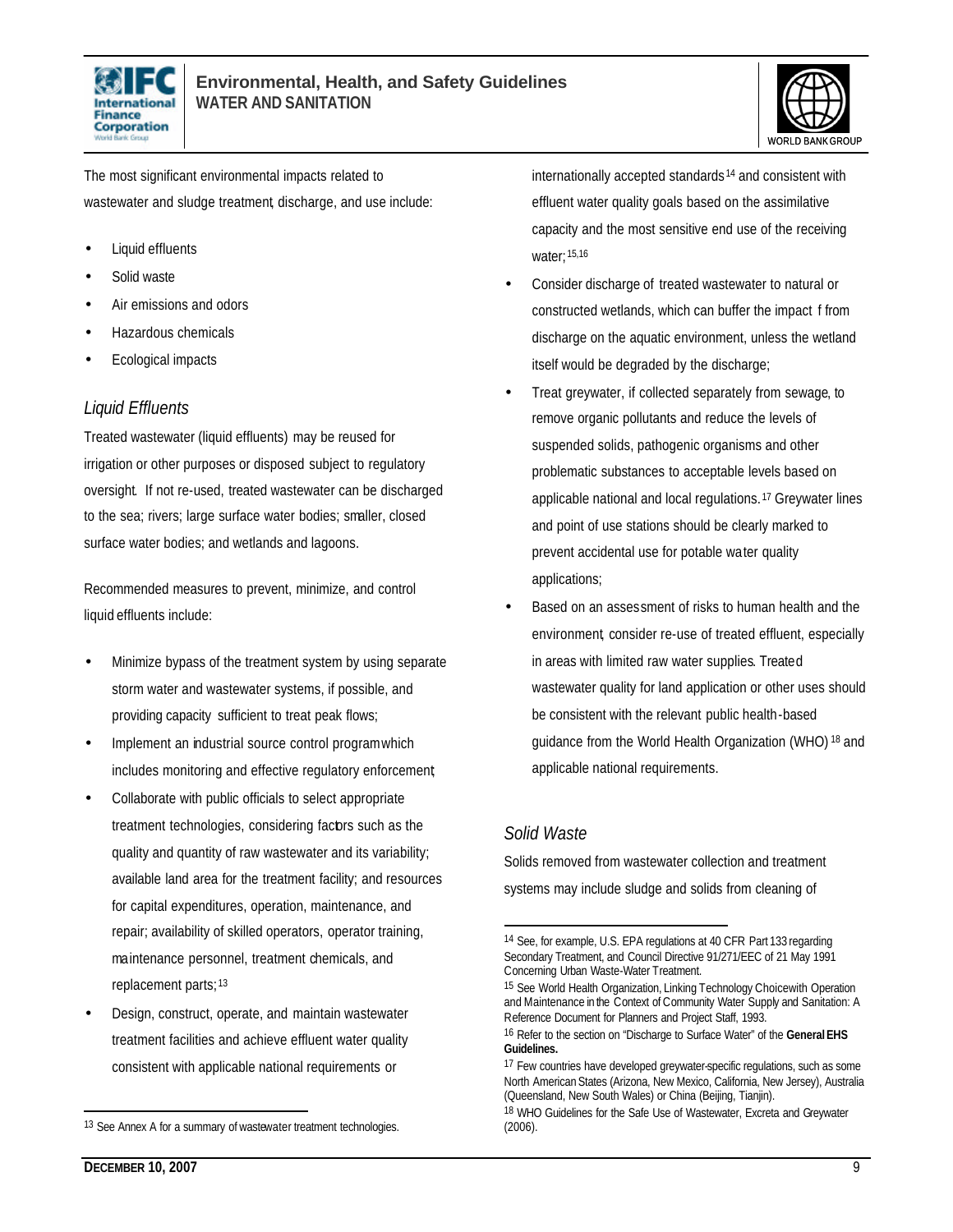



drainage and sewer collection systems (including seepage systems), screening solids, and sludge from various unit operations used for wastewater treatment.

Recommended strategies for the management of solid wastes include:

- Select appropriate sludge treatment technologies, considering, for example, the quantity and sources of sludge; available resources for capital expenditures, training, operations and maintenance; availability of skilled operators, maintenance personnel, etc.; and the desired disposal methods or end uses of the treated solids. Sludge treatment technologies are discussed in Annex A;
- Land application or other beneficial re-use of wastewater treatment plant residuals should be considered but only based on an assessment of risks to human health and the environment. Quality of residuals for land application should be consistent with the relevant public health-based guidance from the World Health Organization (WHO) <sup>19</sup> and applicable national requirements;
- Processing, disposal and re-use of wastewater treatment plant residuals should be consistent with applicable national requirements or, in their absence, internationally accepted guidance and standards. <sup>20</sup>

#### *Air Emissions and Odors*

Air emissions from wastewater treatment operations may include hydrogen sulfide, methane, ozone (in the case of ozone disinfection), volatile organic compounds (such as from industrial discharges), gaseous or volatile chemicals used for disinfection processes (e.g., chlorine and ammonia), and

bioaerosols (discussed in Section 1.2 below). Odors from treatment facilities can also be a nuisance to workers and the surrounding community.

Measures related to management of air emissions from drinking water treatment systems, discussed above, are also generally applicable to wastewater treatment facilities. In addition, the following measures are recommended to prevent, minimize, and control air emissions and odors:

- Cover emission points (e.g., aeration basins, clarifiers, sludge thickeners, tanks, and channels), and vent emissions to control systems (e.g., compost beds, biofilters, chemical scrubbers, etc.) as needed to reduce odors and otherwise meet applicable national requirements and internationally accepted guidelines;
- Where necessary, consider alternate aeration technologies or process configurations to reduce volatilization.

#### *Hazardous Chemicals*

Wastewater treatment often includes the use of hazardous chemicals, such as strong acids and bases for pH control, chlorine or other compounds used for disinfection, etc. Environmental impacts and mitigation measures discussed above for disinfection in drinking water treatment are also generally applicable to disinfection in wastewater treatment facilities. Additional guidance on chemicals management is provided in the **General EHS Guidelines**.

### **1.2 Occupational Health and Safety**

Occupational health and safety impacts during the construction and decommissioning of Water and Sanitation facilities are common to other large industrial projects and are addressed in the **General EHS Guidelines**. Occupational health and safety impacts associated with the operational phase of water and sanitation projects primarily include the following:

<sup>19</sup> WHO Guidelines for the Safe Use of Wastewater, Ex creta and Greywater (2006).

<sup>20</sup> See, for example, U.S. EPA regulations at 40 CFR Part 503—Standards for the Use or Disposal of Sewage Sludge; Council Directive 91/271/EEC of 21 May 1991 Concerning Urban Waste-Water Treatment; and U.S. EPA, Emerging Technologies for Biosolids Management, 832-R-06-005, September 2006.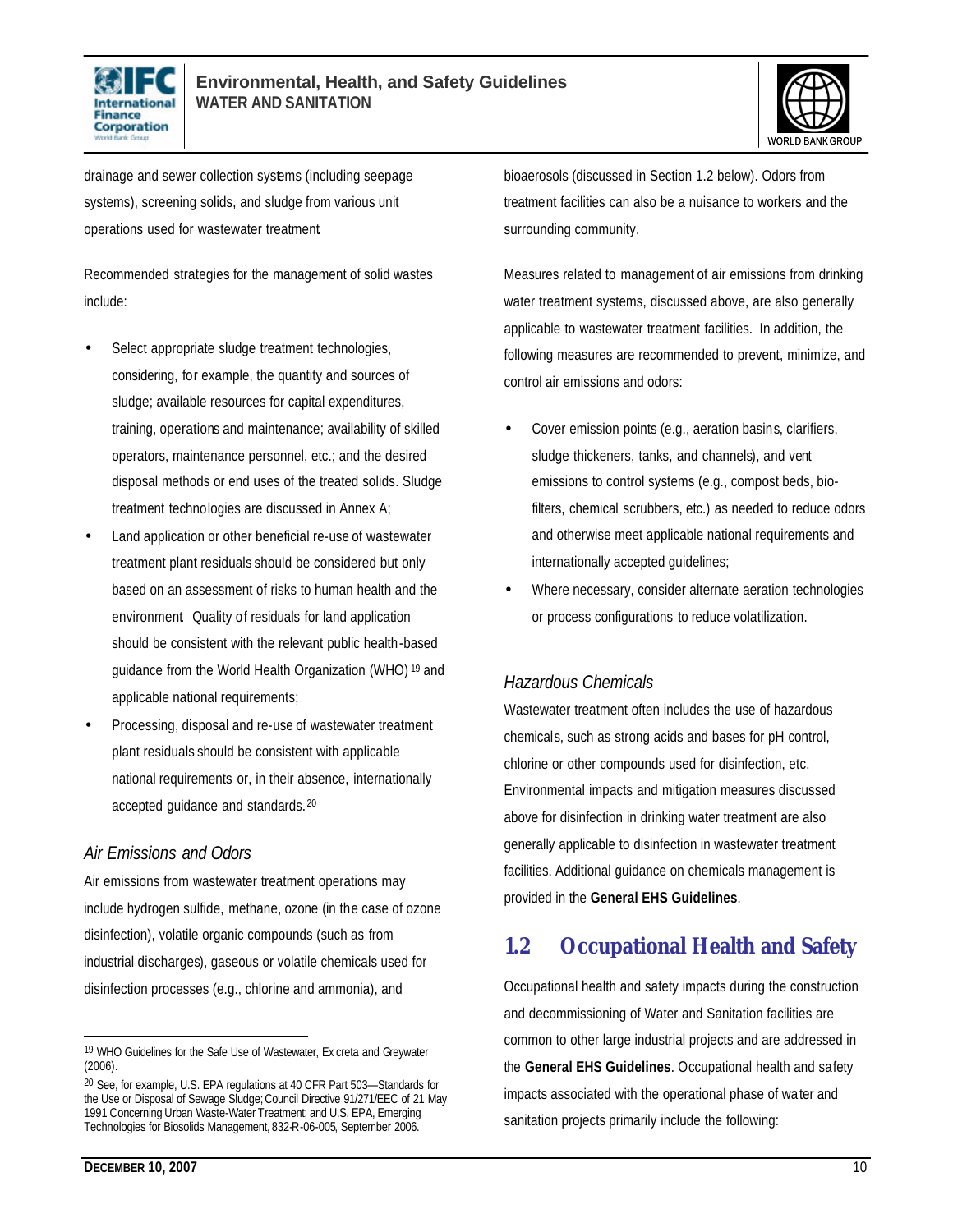



- Accidents and injuries
- Chemical exposure
- Hazardous Atmosphere
- Exposure to pathogens and vectors
- Noise

#### **Accidents and Injuries**

Work at water and sanitation facilities is often physically demanding and may involve hazards such as open water, trenches, slippery walkways, working at heights, energized circuits, and heavy equipment. Work at water and sanitation facilities may also involve entry into confined spaces, including manholes, sewers, pipelines, storage tanks, wet wells, digesters, and pump stations. Methane generated from anaerobic biodegradation of sewage can lead to fires and explosions.

Mitigation measures for accidents and injuries are addressed in the **General EHS Guidelines**. In addition, the following procedures are recommended to prevent, minimize, and control accidents and injuries at water and sanitation facilities:

- Install railing around all process tanks and pits. Require use of a life line and personal flotation device (PFD) when workers are inside the railing, and ensure rescue buoys and throw bags are readily available;
- Use PFDs when working near waterways;
- Implement a confined spaces entry program that is consistent with applicable national requirements and internationally accepted standards. <sup>21</sup> Valves to process tanks should be locked to prevent accidental flooding during maintenance;
- Use fall protection equipment when working at heights;
- Maintain work areas to minimize slipping and tripping

hazards;

- Use proper techniques for trenching and shoring;
- Implement fire and explosion prevention measures in accordance with internationally accepted standards; 22
- When installing or repairing mains adjacent to roadways, implement procedures and traffic controls, such as:
	- o Establishment of work zones so as to separate workers from traffic and from equipment as much as possible
	- o Reduction of allowed vehicle speeds in work zones;
	- o Use of high-visibility safety apparel for workers in the vicinity of traffic
	- o For night work, provision of proper illumination for the work space, while controlling glare so as not to blind workers and passing motorists
- Locate all underground utilities before digging.

#### **Chemical Exposure and Hazardous Atmospheres**

Water and wastewater treatment involve use of potentially hazardous chemicals, including strong acids and bases, chlorine, sodium and calcium hypochlorite, and ammonia. Water may contain radioactive substances and heavy metals, which typically accumulate in the water treatment sludge. Potential sources of exposure to radionuclides include: pumps and piping where mineral scales accumulate; lagoons, and flocculation and sedimentation tanks where residual sludges accumulate; filters, pumping stations, and storage tanks where scales and sludges accumulate; facilities where filter backwash, brines, or other contaminated water accumulates; facilities that are enclosed (radon); residuals processing or handling areas; and land disposal or application areas where residuals are shoveled, transported, or disposed.

Wastewater may contain potentially hazardous chemicals

L

<sup>21</sup> See, for example, U.S. Occupational Safety and Health Administration regulations at 29 CFR 1910 Subpart J.

<sup>22</sup> See, for example, National Fire Protection Association (NFPA) 820: Standard for Fire Protection in Wastewater Treatment and Collection Facilities.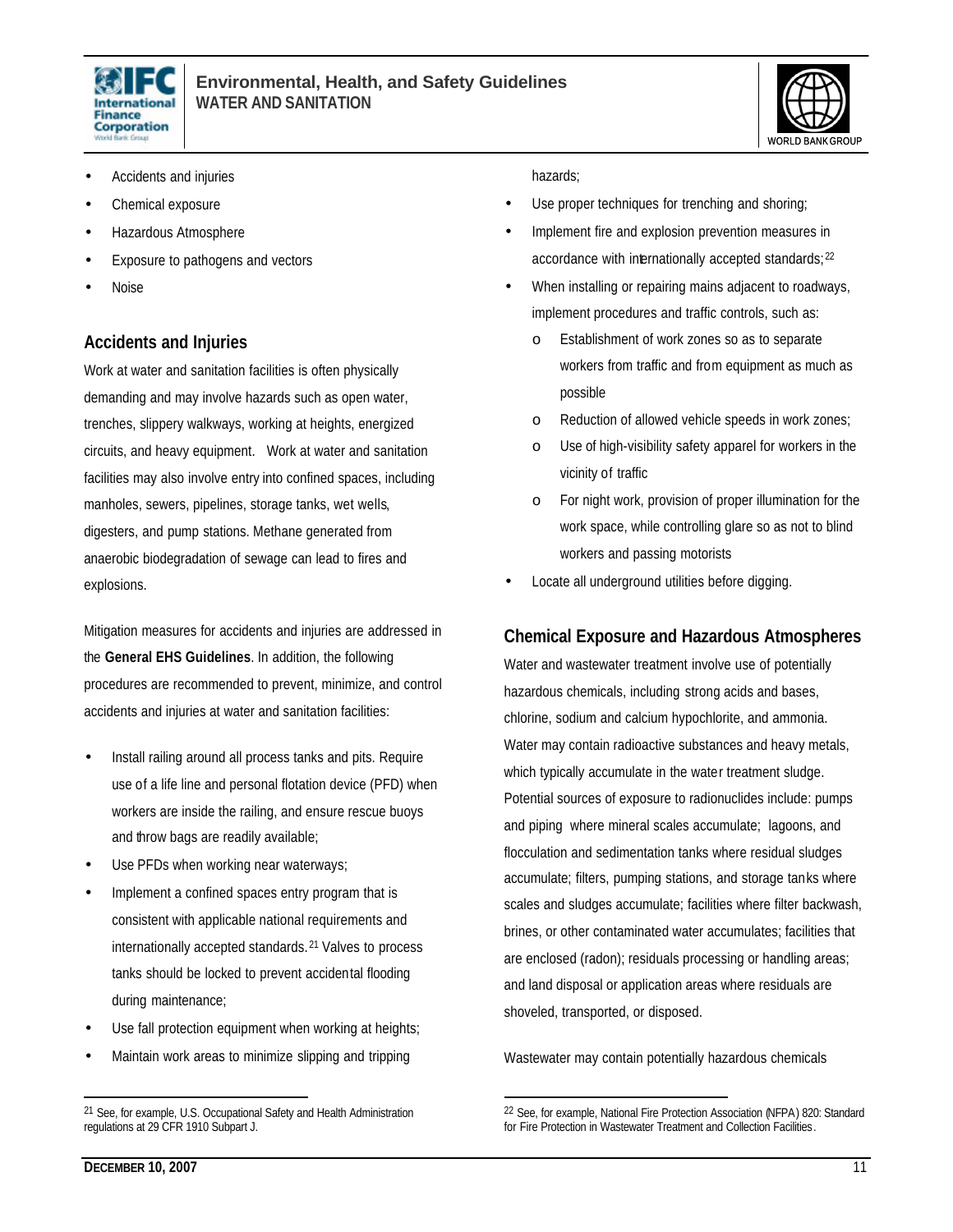



depending on the source water quality, drinking water treatment processes, and industries discharging to the sewer, including include chlorinated organic solvents and pesticides, PCBs, polycyclic aromatics, petroleum hydrocarbons, flame retardants, nitrosamines, heavy metals, asbestos, dioxins, and radioactive materials. In addition, workers may be exposed to hydrogen sulfide, methane, carbon monoxide, chloroform, and other chemicals generated during wastewater treatment. Oxygen may be displaced or consumed by microorganisms, thus resulting in an oxygen deficient environment in areas where wastewater or wastewater residues are processed.

Prudent handling and storage of hazardous chemicals, as described in **General EHS Guidelines** and in Section 1.1, above, will help to minimize potential risks to workers. In addition, the following procedures are recommended to prevent, minimize, and control chemical exposure at water and sanitation facilities include:

- Implement a training program for operators who work with chlorine and ammonia regarding safe handling practices and emergency response procedures;
- Provide appropriate personal protective equipment (including, for example, self-contained breathing apparatus) and training on its proper use and maintenance.
- Prepare escape plans from areas where there might be a chlorine or ammonia emission;
- Install safety showers and eye wash stations near the chlorine and ammonia equipment and other areas where hazardous chemicals are stored or used;
- If source water contains radioactive substances, locate water treatment units and water treatment sludge areas as far as possible from common areas (e.g., offices);
- Conduct radiation surveys at least annually, especially in areas where radionuclides are removed;
- Limit wastes entering the sewer system to those that can

be effectively treated in the wastewater treatment facility and reduce the amount of air-strippable hazardous compounds entering the system by controlling industrial discharges (e.g., by permit or similar system). Analyze incoming raw wastewater to identify hazardous constituents;

- Ventilate enclosed processing areas and ventilate equipment, such as pump stations, prior to maintenance.
- Use personal gas detection equipment while working in a wastewater facility;
- Continuously monitor air quality in work areas for hazardous conditions (e.g. explosive atmosphere, oxygen deficiency);
- Periodically sample air quality in work areas for hazardous chemicals. If needed to meet applicable occupational health national requirements or internationally accepted standards, install engineering controls to limit worker exposure, for example collection and treatment of off-gases from air stripping;
- Prohibit eating, smoking, and drinking except in designated areas;
- Rotate personnel among the various treatment plant operations to reduce inhalation of air-stripped chemicals, aerosols, and other potentially hazardous materials.

#### **Pathogens and Vectors**

Workers and staff at wastewater and sludge treatment facilities and fields where treated wastewater or sludge is applied, as well as operators of sludge collection vehicles, can be exposed to the many pathogens contained in sewage. Processing of sewage can generate bioaerosols which are suspensions of particles in the air consisting partially or wholly of microorganisms, such as bacteria, viruses, molds, and fungi. These microorganisms can remain suspended in the air for long periods of time, retaining viability or infectivity. Workers may also be exposed to endotoxins, which are produced within a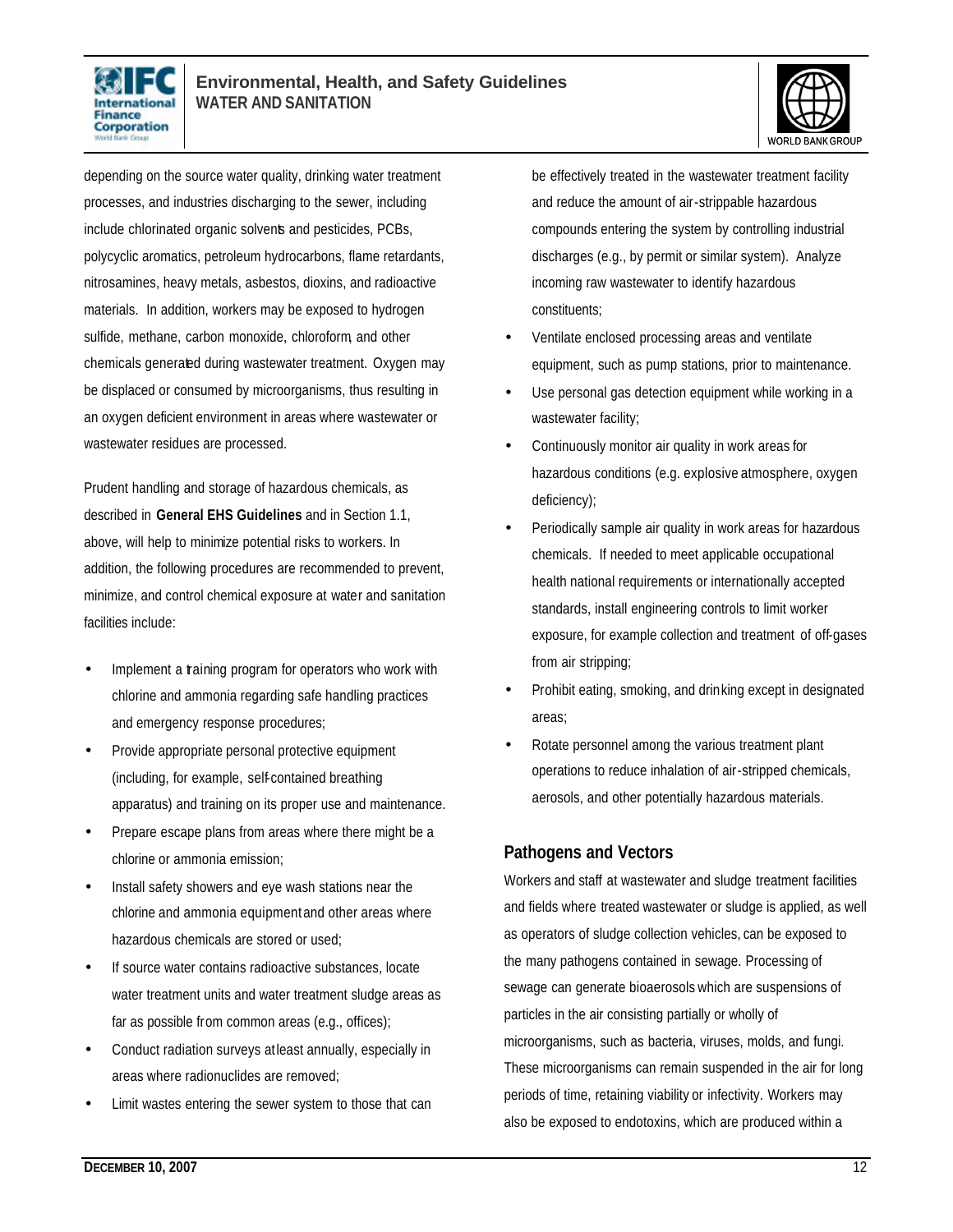



microorganism and released upon destruction of the cell and which can be carried by airborne dust particles. Vectors for sewage pathogens include insects (e.g. flies), rodents (e.g. rats) and birds (e.g. gulls). <sup>23</sup>

Recommended measures to prevent, minimize, and control exposure to pathogens and vectors include:

#### *Wastewater and Sludge Treatment*

- Include in safety training program for workers, safe handling and personal hygiene practices to minimize exposure to pathogens and vectors;
- Use vacuum trucks or tugs for removal of fecal sludge instead of manual methods;
- Provide and require use of suitable personal protective clothing and equipment to prevent contact with wastewater (e.g., rubber gloves, aprons, boots, etc.). Especially provide prompt medical attention and cover any skin trauma such as cuts and abrasions to prevent infection and use protective clothing and goggles to prevent contact with spray and splashes;
- Provide areas for workers to shower and change clothes before leaving work and provide laundry service for work clothes. This practice also helps to minimize chemical and radionuclide exposure;
- Encourage workers at wastewater facilities to wash hands frequently;
- Provide worker immunization (e.g. for Hepatitis B and tetanus) and health monitoring, including regular physical examinations;
- Reduce aerosol formation and distribution, for example by:
	- o Planting trees around the aeration basin to shield the area from wind and to capture the droplets and

#### particles

- o Using diffused aeration rather than mechanical aeration and using finer bubbles for aeration
- o Reducing aeration rate, if possible
- o Use of floating covers on the mixed liquor of the aeration basin
- o Suppression of droplets just above the surface, (e.g. by installing a screen or mesh above the basin);
- o Collection of droplets (e.g. by sedimentation, scrubber, electrostatic precipitator, or fabric filter)
- o Disinfection of airborne particles (e.g., by using ultraviolet lights)
- o Use of submerged effluent collector (such as pipes with orifices) rather than weirs
- Avoid handling screenings by hand to prevent needle stick injuries;
- Maintain good housekeeping in sewage processing and storage areas;
- Advise individuals with asthma, diabetes, or suppressed immune systems not to work at wastewater treatment facilities, especially composting facilities, facility because of their greater risk of infection.

#### *Land Application*

- Consider use of drip irrigation of treated wastewater, which minimizes worker exposure and the amount of water needed. Avoid use of spray irrigation of treated wastewater, if possible;
- Provide field workers with personal protective equipment, such as rubber gloves and waterproof shoes;
- Provide access to safe drinking water and sanitation (including hand washing) facilities;
- Provide worker health monitoring, including regular physical examinations;
- Control vectors and intermediate hosts.

<sup>23</sup> U.S. Environmental Protection Agency, Environmental Regulations and Policy Control of Pathogens and Vector Attraction in Sewage Sludge (Including Domestic Septage) Under 40 CRF Part 503, EPA/625/R-92/013, Revised July 2003. http://www.epa.gov/ord/NRMRL/Pubs/1992/625R92013.pdf.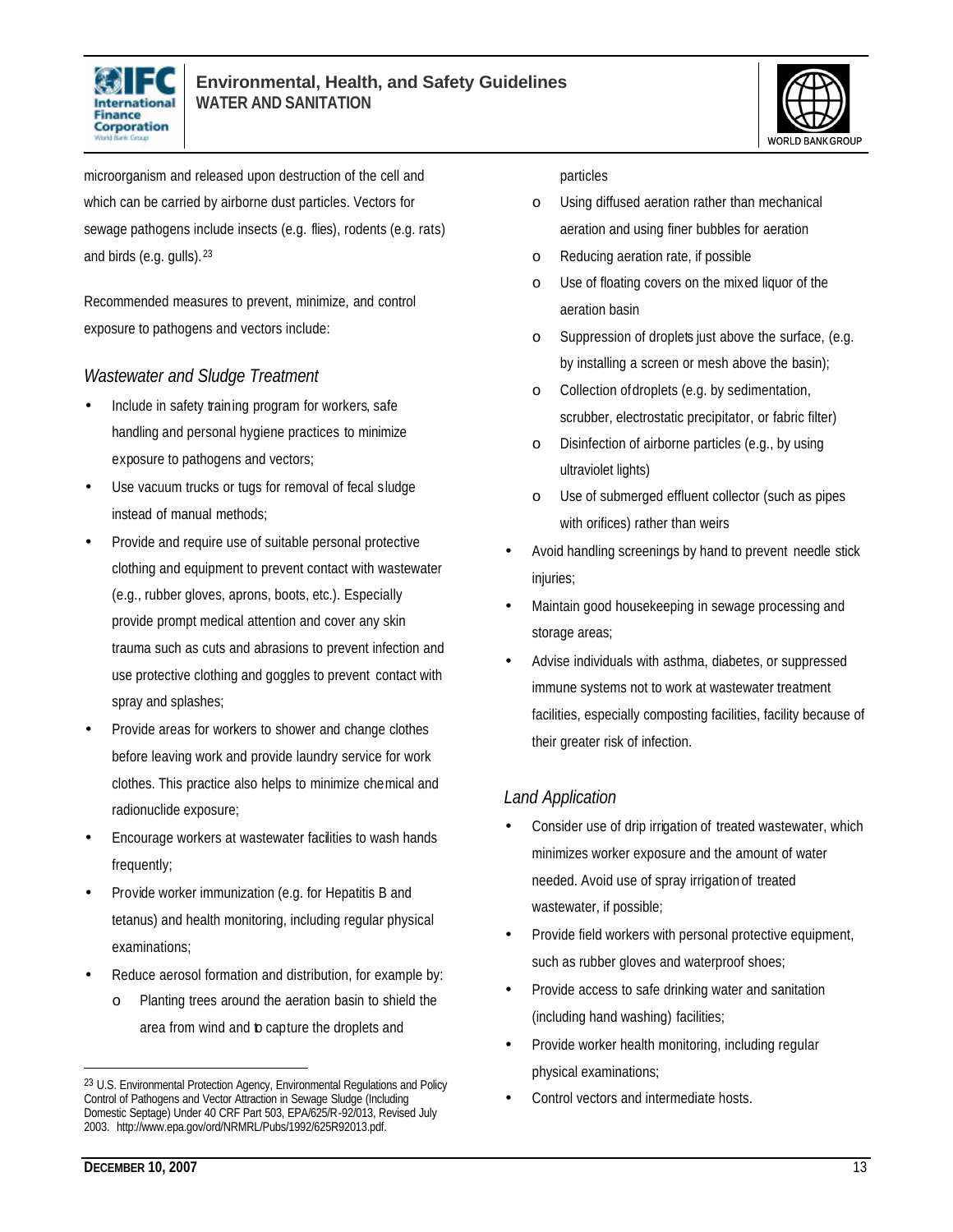



#### **Noise**

High noise levels can be present in the vicinity of operating machinery and flowing water at water and sanitation facilities. Impacts and mitigation measures are similar to those at other industrial facilities, and are addressed in the **General EHS Guidelines.**

### **1.3 Community Health and Safety**

Community health and safety impacts during the construction of water and sanitation projects include some which are common to those of other industry sectors and are therefore discussed in the **General EHS Guideline**. Community health and safety impacts associated with operation of water and sanitation projects are discussed separately below.

### **1.3.1 Drinking Water**

#### **Water Intake (Water Supply Protection)**

Both surface water and groundwater supplies can become contaminated with potentially toxic substances of natural and anthropogenic origins, including pathogens, toxic metals (e.g. arsenic), anions (e.g. nitrate), and organic compounds. Such contamination might result from natural sources, actions or releases that are routine (e.g. discharges within permit limits), accidental (e.g. from a spill), or intentional (e.g. sabotage).

Recommended measures to protect the quality of the water supply include: 24

• Determine the area that contributes water to the source (e.g. watershed of a stream or recharge area for groundwater), identify potential sources of contamination with the area, and collaborate with public authorities in the implementation of management approaches to protect the source water quality, such as:

- o Zoning ordinance provisions
- o Facility inspection or hazardous material survey program
- o Information to businesses concerning applicable requirements
- o Environmental permits checklist for new businesses;
- o Strategic monitoring within area
- o Development and implementation of educational campaigns to promote best management practices that reduce the risk of water contamination
- o Incorporation of surface water protection into regional land use planning
- Evaluate the vulnerability of the water source to disruption or natural events, and implement appropriate security measures as necessary, such as: <sup>25</sup>
	- o Continuously monitor raw water for surrogate parameters (such as pH, conductivity, total organic carbon [TOC], and toxicity)
	- o Inspect sites at random times
	- o For reservoirs and lakes, implement a neighborhood watch program with local park staff and other community users of the reservoir/lake
	- o Equip wellheads with intrusion alarms

#### **Water Treatment**

The most significant potential community health and safety impacts associated with water treatment include:

- Drinking water quality and supply
- Hazardous chemicals

L

<sup>24</sup> Additional information on water resource quality protection is available from numerous publications on the implementation of the European Union Council Directive 91/676/EEC concerning the protection of waters against pollution caused by nitrates from agricultural sources (commonly referred to as the Nitrates Directive) and Directive 91/271/EEC (Urban Waste Water Treatment) available at http://ec.europa.eu/environment/water/water-nitrates/report.html.

<sup>&</sup>lt;sup>25</sup> See, for example, American Water Works Association Interim Voluntary Security Guidance for Water Utilities, December 9, 2004.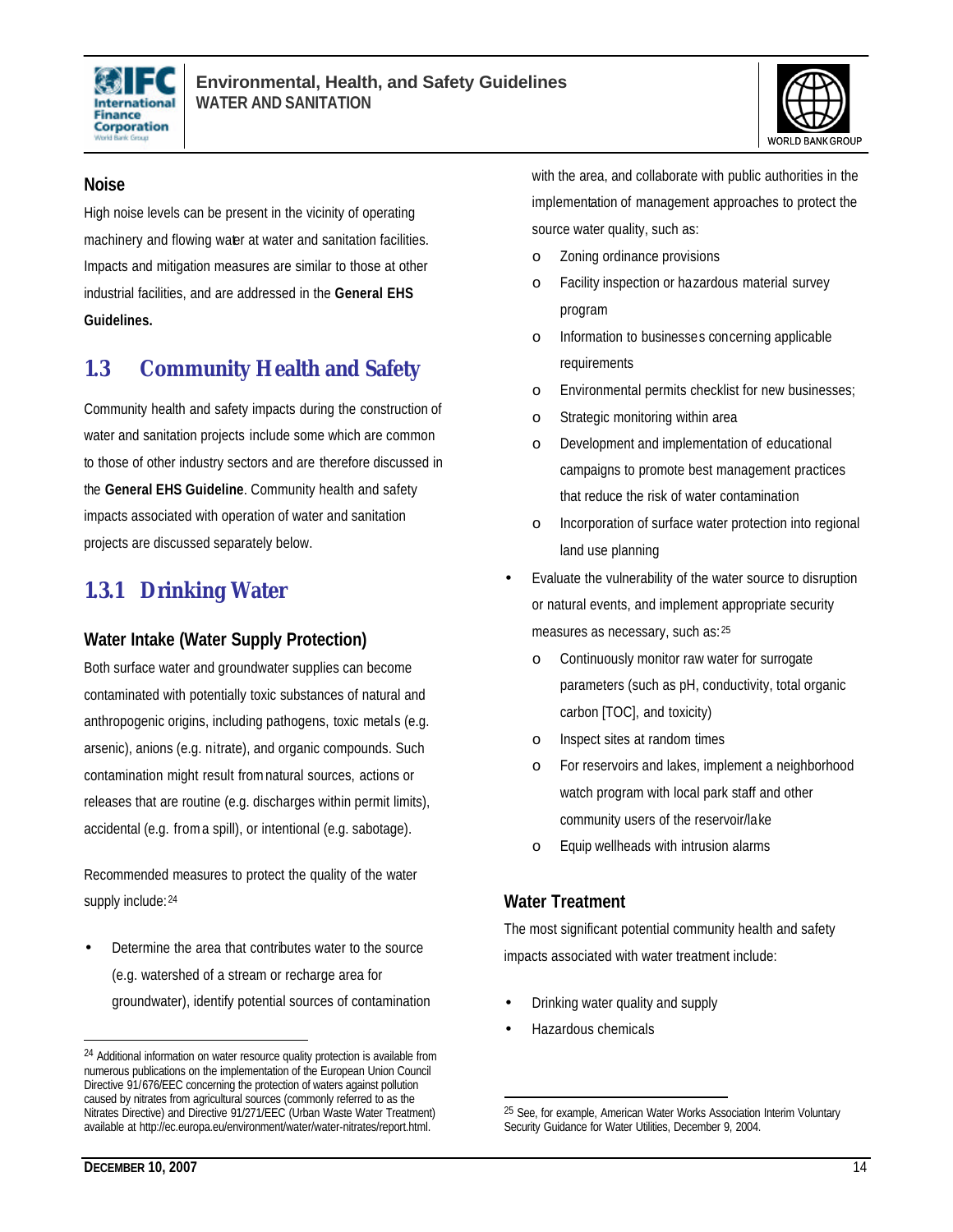



#### *Drinking Water Quality and Supply*

An adequate supply of clean drinking water is critical to community health and hygiene. Recommended measures related to water treatment include:

- Ensure that treatment capacity is adequate to meet anticipated demand;
- Construct, operate and maintain the water treatment facility in accordance with national requirements and internationally accepted standards <sup>26</sup> to meet national water quality standards or, in their absence, WHO Guidelines for Drinking Water Quality ; 27
- Evaluate the vulnerability of the treatment system and implement appropriate security measures, such as: <sup>28</sup>
	- o Background checks of employees
	- o Perimeter fencing and video surveillance
	- o Improve the electrical power feeds to the facilities. Redundant electrical power systems significantly reduce the vulnerability risk to essential operations

#### *Hazardous Chemicals*

Hazardous chemical associated with drinking water treatment and mitigation measures associated with minimizing potential impacts to the environment and to workers are discussed in Sections 1 and 2, respectively. If a worst-case release scenario could affect the general public, prepare and implement a release prevention program for major hazards as described in the **General EHS Guidelines**. The prevention program should include identification of hazards, written operating procedures, training, maintenance, accident investigation, and an emergency response plan.

#### **Water Distribution**

The water distribution system is a critical component in delivery of safe potable water. Even if water is effectively treated to remove contaminants and destroy pathogens, waterborne diseases outbreaks can occur because of deficiencies in the water distribution system. Recommended measures to prevent or minimize potential community health risks associated with the water distribution syste m include:

- Construct, operate, and manage the water distribution system in accordance with applicable national requirements and internationally accepted standards; <sup>29</sup>
- Construct and maintain the distribution system so that it acts as a barrier and prevents external contamination from entering the water system by, for example:
	- o Inspecting storage facilities regularly, and rehabilitate or replace storage facilities when needed. This may include draining and removing sediments, applying rust proofing, and repairing structures
	- o Ensuring that all installation, repair, replacement, and rehabilitation work conforms to requirements for sanitary protection and materials quality
	- o Testing material, soil, and water quality and implementing best practices to prevent corrosion, such as cathodic protection
	- o Preventing cross- connections with sewerage systems.
	- o Separating water lines and sewer pressure mains (e.g., at least 10 ft apart or in separate trenches, with the sewer line at least 18 inches below the water line)
- Maintain adequate water pressure and flow throughout the system, for example by:
	- o Implementing a leak detection and repair program (see section 1.1)
	- o Reducing residence time in pipes

L

<sup>26</sup> See, for example, American Water Works Association Standard G100-05: Water Treatment Plant Operation and Management.

<sup>&</sup>lt;sup>27</sup> Refer to the WHO website at http://www.who.int for the most recent version of the Drinking Water Guidelines.

<sup>28</sup> See, for example, American Water Works Association Interim Voluntary Security Guidance for Water Utilities, December 9, 2004.

<sup>29</sup> See, for example, American Water Works Association Standard G200-04: Distribution Systems Operation and Management.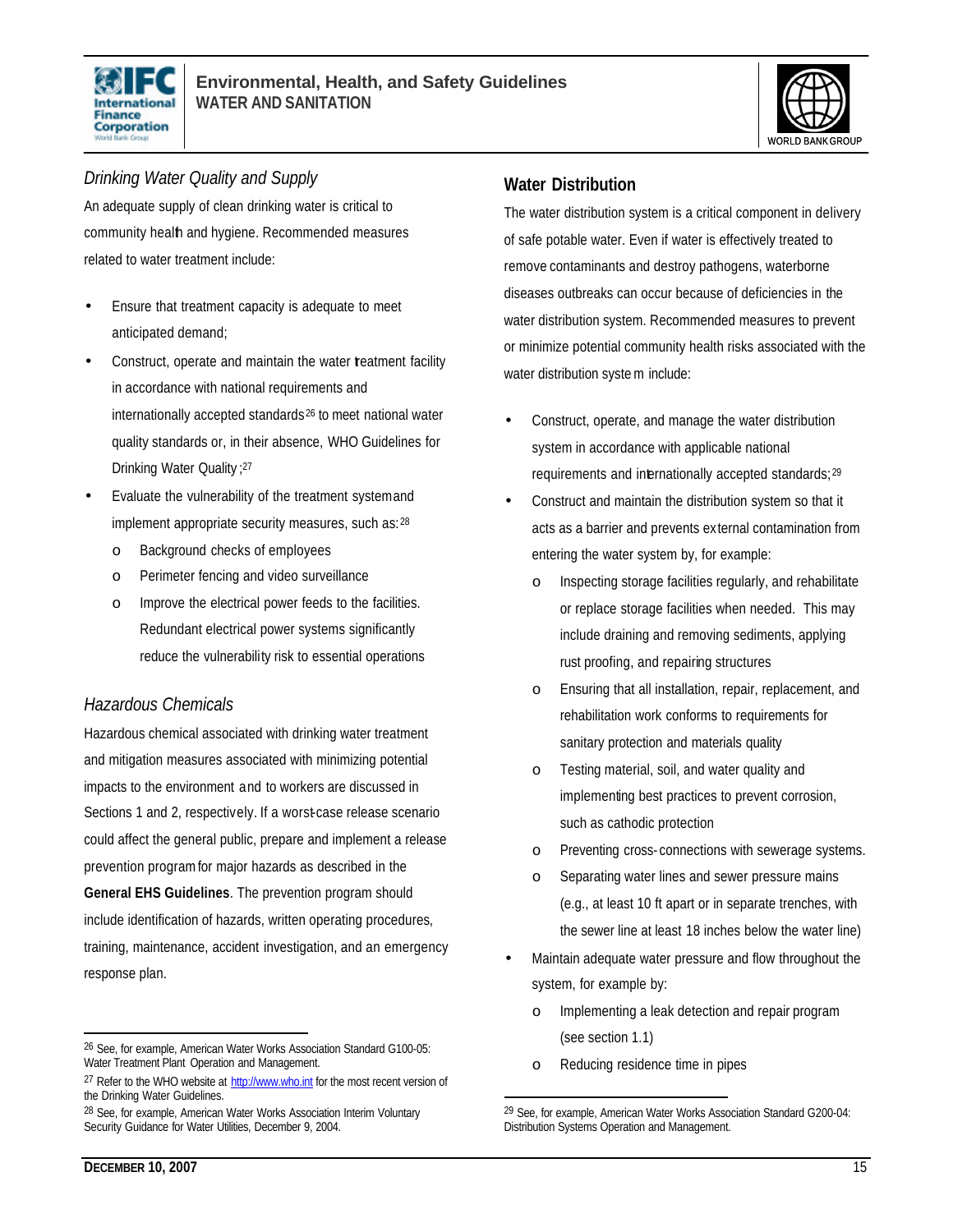



- o Maintaining positive residual pressure of at least 20 pounds per square inch (psi) <sup>30</sup>
- o Monitoring hydraulic parameters, such as inflows, outflows, and water levels in all storage tanks, discharge flows and pressures for pumps, flows and/or pressure for regulating valves, and pressure at critical points, and using system modeling to assess the hydraulic integrity of the system
- Prevent introduction of contamination from the distribution system itself, for example by:
	- o Minimizing microbial growth and biofilm development (e.g. by ensuring adequate residual disinfection levels). Collect samples from several locations throughout the distribution system, including the farthest point, and test for both free and combined chlorine residual to ensure that adequate chlorine residual is maintained
	- o Choosing residual disinfectant (e.g. chlorine or chloramines) to balance control of pathogens and formation of potentially hazardous disinfection byproducts31
	- o Using construction materials that do not contribute to release undesirable metals and other substance or interact with residual disinfectants

### **1.3.2 Sanitation**

Measures to minimize potential community health risks can be implemented both in the collection and treatment of wastewater and sludge.

#### **Wastewater and Septage Collection**

Collection of sewage and transportation away from residential areas, while not alone sufficient to protect public health, is nevertheless generally the most important aspect of sanitation. Therefore, provision of collection services, or ensuring that collection services are available, is of primary concern. Effective design and operation of a sewerage system, as addressed in Section 1.1, can minimize the potential for community exposure and health impacts from raw wastewater and sludge collection, for example by:

- Preventing sewerage system overflows;
- Preventing buildup of potentially toxic and explosive gasses in the sewer.

#### **Wastewater and Sludge Treatment**

Potential community health and safety impacts associated with wastewater and sludge treatment facilities include:

- Liquid effluents
- Air emissions and odors
- Physical hazards

#### *Liquid Effluents*

Treated wastewater effluents are typically discharged to surface water or re-used for irrigation or other purposes. In many cases, direct or indirect human contact with treated wastewater is likely. Therefore, adequate wastewater treatment to remove contaminants and, especially, microorganisms and pathogens, as described in Section 1.1, is important not only to prevent adverse environmental impacts, but to protect public health as well.

#### *Air Emissions and Odors*

Odors from wastewater treatment facilities can be a nuisance to the neighboring community. Bioaerosols can also carry

<sup>30</sup> National Research Council of the National Academies, Drinking Water Distribution Systems: Assessing and Reducing Risks, The National Academies Press, 2006, p. 9.

<sup>31</sup> Chemical disinfectants can react with organic and inorganic precursors to form potentially harmful byproducts. Disinfection byproducts (DBP) can be controlled through DBP precursor control and removal, or through modified disinfection practice. However, the risks to health from these byproducts at the levels at which they occur in drinking-water are extremely small in comparison with the risk associated with inadequate disinfection.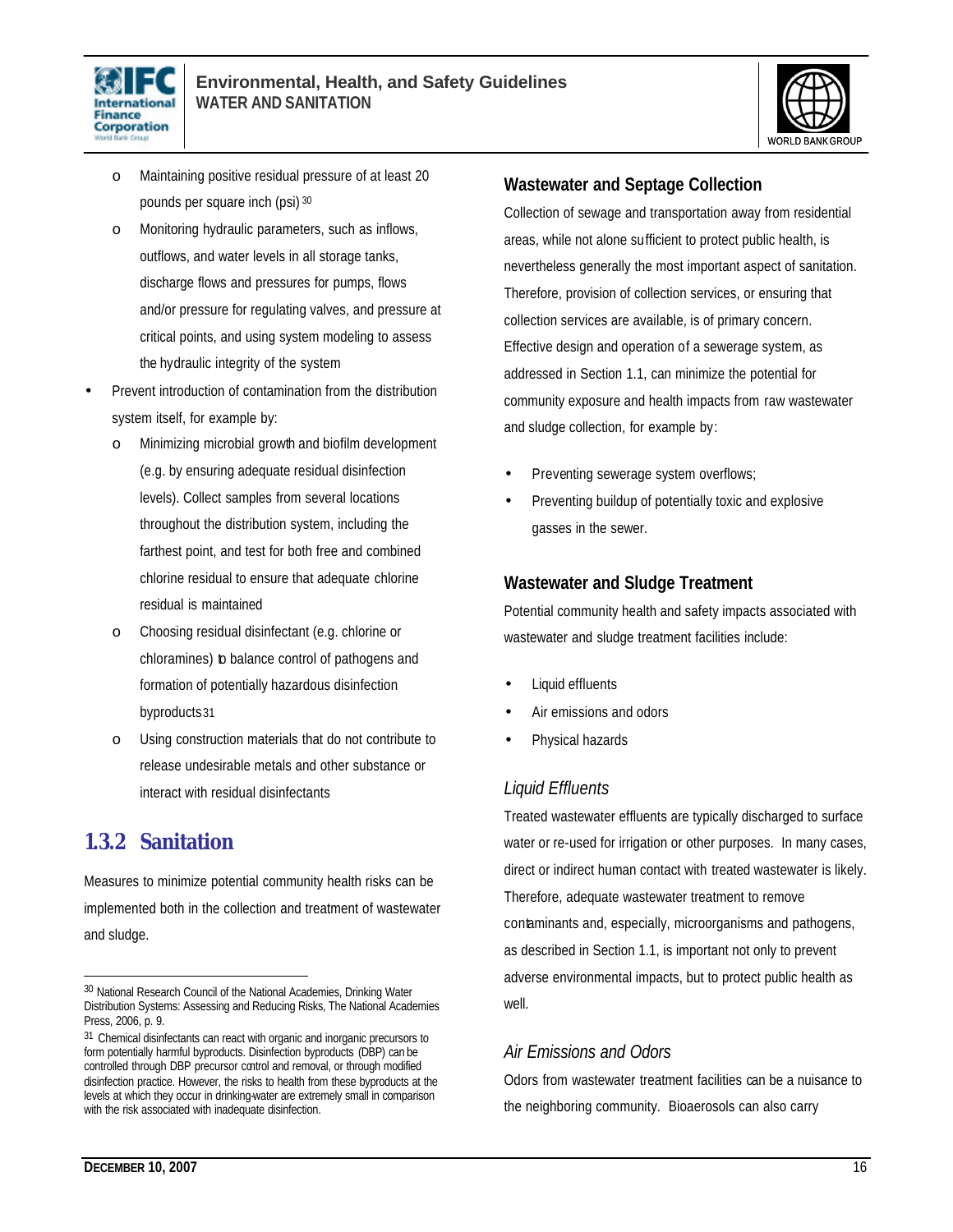



disease-causing microorganisms. Furthermore, releases of hazardous gases, such as chlorine, could adversely affect nearby residents.

Air emission and odor controls are addressed in Sections 1.1 and 1.2, as well as in the **General EHS Guidelines**. In addition, the following measures are recommended to prevent, minimize, and control community exposure to dust and odors from waste management facilities:

- Provide adequate buffer area, such as trees, or fences, between processing areas and potential receptors;
- Avoid siting facilities near densely populated neighborhoods and installations with potentially sensitive receptors, such as hospitals and schools. Site facilities downwind from potential receptors, if possible.

#### *Physical Hazards*

Visitors and trespassers at wastewater treatment facilities may be subject to many of the hazards for site workers, described in Section 1.2. Recommended measures to prevent, minimize, and control physical hazards to the community include:

- Restrict access to waste management facilities by implementing security procedures, such as:
	- o Perimeter fencing of adequate height and suitable material, with lockable site access gate
	- o Security cameras at key access points, and security alarms fitted to buildings and storage areas; and
	- Use of a site visitor register
- Light the site where necessary. As this may cause light nuisance to neighbors, the lighting installations should be selected to minimize ambient light pollution.

#### **Land Application**

Use of treated wastewater in agriculture can pose public health risks. Hazards associated with crops irrigated with treated

wastewater include excreta-related pathogens and toxic chemicals that may be present in the wastewater. The following methods are recommended to protect consumers: <sup>32</sup>

- Treat wastewater and sludge used for land application in a manner consistent with WHO Guidelines for the Safe Use of Wastewater, Excreta and Greywater <sup>33</sup> and applicable national requirements;
- Stop irrigation with treated wastewater two weeks prior to harvesting;
- Limit irrigation with treated wastewater to crops that are cooked before eating;
- Restrict public access to hydraulic structures carrying wastewater and to fields irrigated with treated wastewater.

<sup>32</sup> WHO Guidelines for the Safe Use of Wastewater, Excreta and Greywater (2006).

<sup>33</sup> WHO Guidelines for the Safe Use of Wastewater, Excreta and Greywater (2006).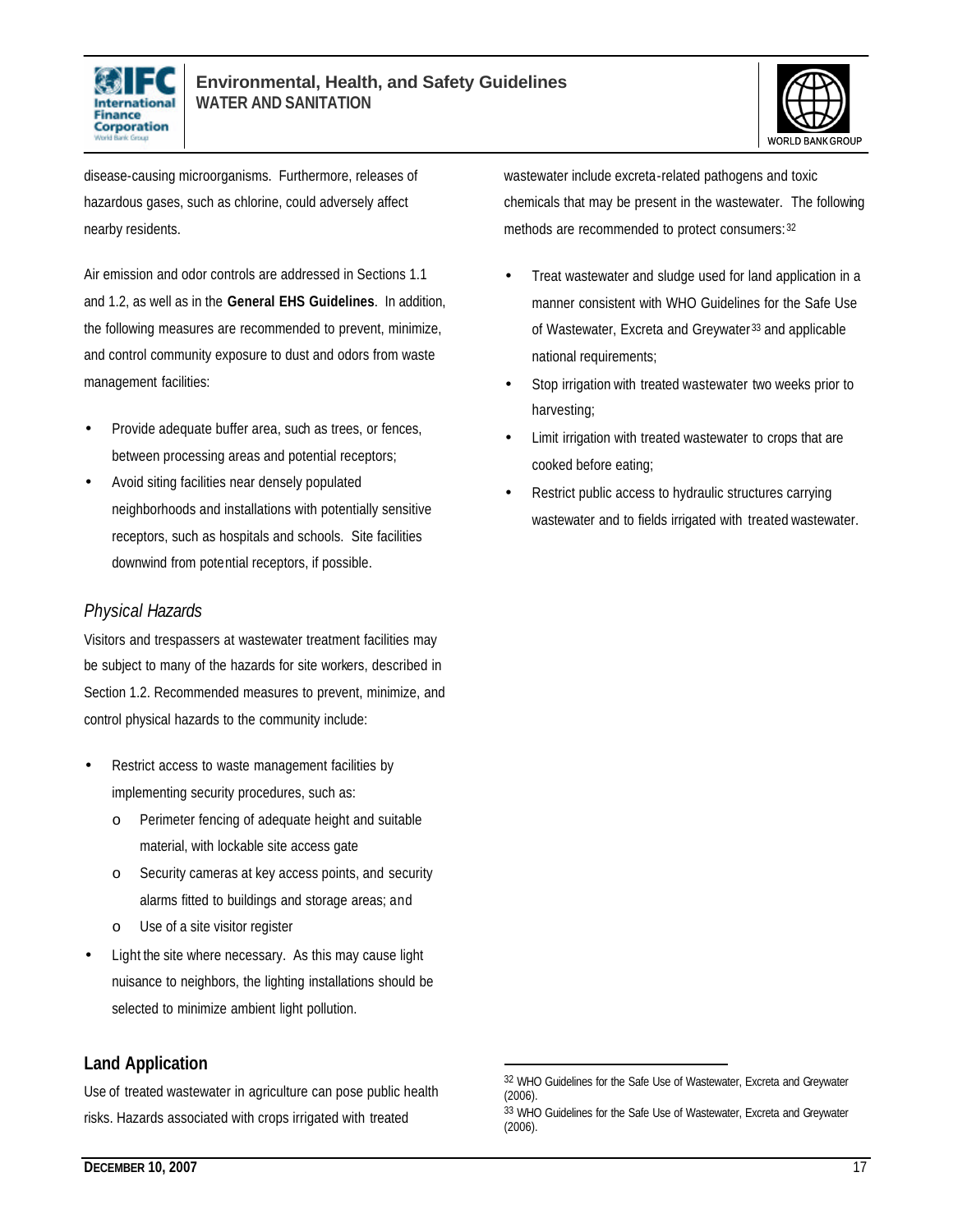



## **2.0 Performance Indicators and Industry Benchmarks**

### **2.1 Environmental Performance**

#### **Guidelines**

#### *Drinking Water*

Water quality of potable water supply systems should meet nationally legislated drinking water standards or, in their absence, the most recent World Health Organization (WHO) Guidelines for Drinking Water Quality <sup>34</sup> throughout the distribution network.

#### *Sanitation*

Effluent Guidelines: The choice of sanitation technology and design of wastewater treatment begin with a determination of the required level and type of treatment. Project specific effluent guidelines for sanitation projects should be established based on a clear definition of health objectives and a comprehensive evaluation of alternatives, considering appropriate treatment technologies; quality and quantity of raw wastewater and its variability; available land area for the treatment facility; resources for capital expenditures, training, operation, maintenance, and repair; and availability of skilled operators, maintenance personnel, treatment chemicals, and replacement parts.

The selected approach should achieve effluent water quality consistent with applicable national requirements or internationally accepted standards <sup>35</sup> and with effluent water

quality goals based on the assimilative capacity and the most sensitive end use of the receiving water. 36,37

Treatment standards usually are either technology standards, which specify the treatment technologies or processes that must be used to meet water quality objectives, or effluent standards, which specify the physical, biological, and chemical quality of the effluent to be produced by the treatment. Effluent standards often set limits on allowable concentrations of biochemical oxygen demand (BOD), chemical oxygen demand (COD), total suspended solids (TSS), nitrogen, phosphorous, etc.

Treated Wastewater Re-use and Sludge Management: Treated wastewater and sludge quality for land application should be consistent with WHO Guidelines for the Safe Use of Wastewater, Excreta and Greywater 38 and applicable national requirements. Potential impact on soil, groundwater, and surface water, in the context of protection, conservation and long term sustainability of water and land resources should be assessed when land is used as part of any wastewater treatment system. Sludge from a waste treatment plant needs to be evaluated on a case-by-case basis to establish whether it constitutes a hazardous or a non-hazardous waste and managed accordingly as described in the Waste Management section of this document.

#### **Environmental Monitoring**

Environmental monitoring programs for this sector should be implemented to address all activities that have been identified to have potentially significant impacts on the environment, during normal operations and upset conditions. Environmental monitoring activities should be based on direct or indirect

L

<sup>34</sup> The 2006 version of the drinking water guidelines is available at: http://www.who.int/water\_sanitation\_health/dwq/guidelines/en/index.html 35 See, for example, Brazil: Resolucao Conama No. 357, March 17, 2005; European Union: Council Directive 91/271/EEC of 21 May 1991 Concerning Urban Wastewater Treatment; United States: Environmental Protection Agency, 40 CFR Part 133 – Secondary Treatment Regulation (7-1-02 Edition); Mexico: Norma Oficial Mexicana NOM-001-SEMARNAT-1996; China: GB 18918-2002 Discharge Standard of Pollutants for Municipal Wastewater Treatment Plant; India: National Standards for Effluents and Emission under Section 25 of the Environmental (Protection) Act, 1986, General Standards for Discharge of

Environmental Pollutants, Part A – Effluents.

<sup>36</sup> See World Health Organization, Linking Technology Choicewith Operation and Maintenance in the Context of Community Water Supply and Sanitation: A Reference Document for Planners and Project Staff, 1993. 37 Refer to the section on "Discharge to Surface Water" of the **General EHS** 

**Guidelines.** <sup>38</sup> WHO, 2006.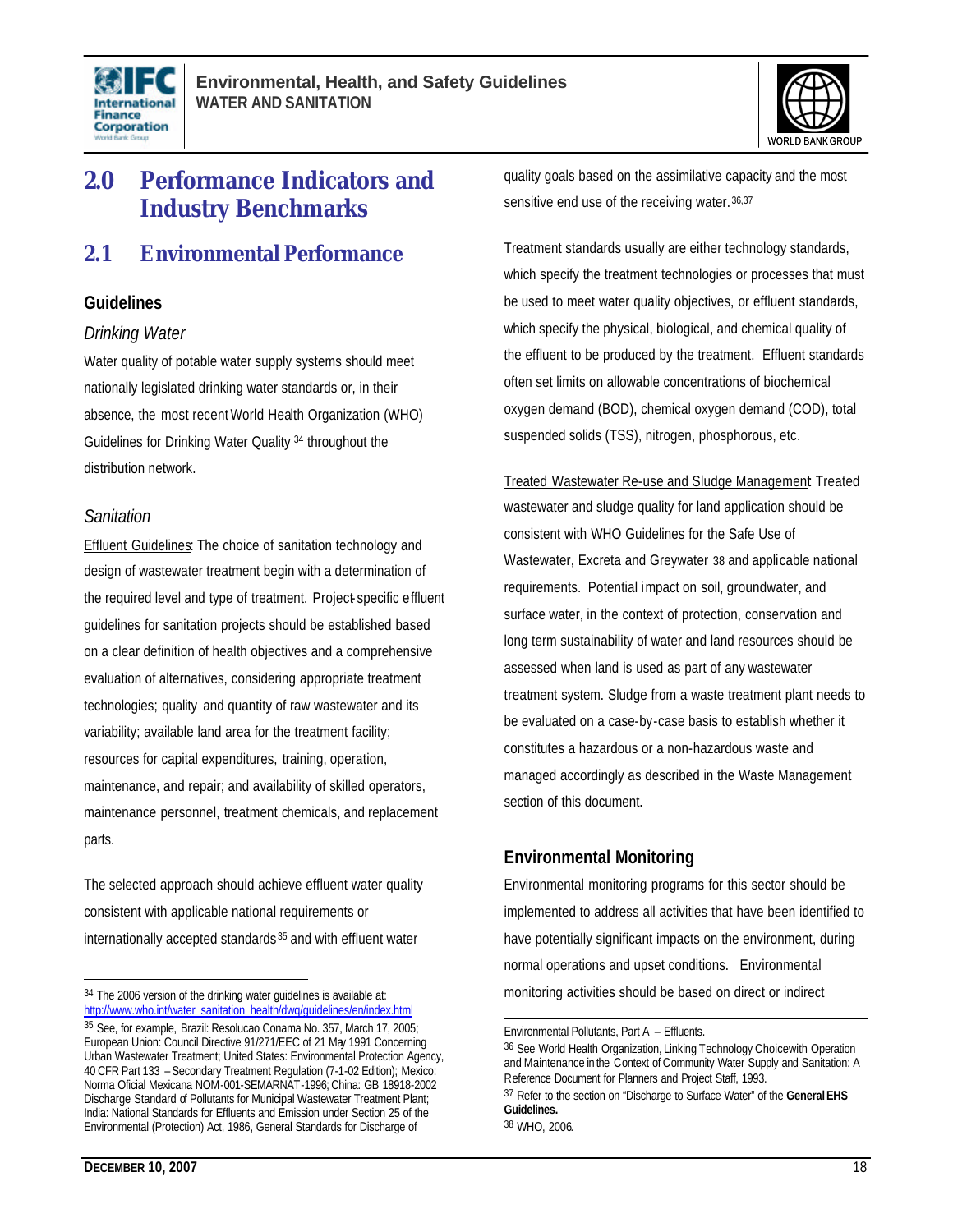



indicators of emissions, effluents, and resource use applicable to the particular project.

Monitoring frequency should be sufficient to provide representative data for the parameter being monitored using internationally recognized standards and procedures. Monitoring should be conducted by trained individuals following monitoring and record-keeping procedures and using properly calibrated and maintained equipment. Monitoring data should be analyzed and reviewed at regular intervals and compared with the operating standards so that any necessary corrective actions can be taken. Additional guidance on applicable sampling and analytical methods for emissions and effluents is provided in the General EHS Guidelines. <sup>39</sup>

### **2.2 Occupational Health and Safety Performance**

#### **Occupational Health and Safety Guidelines**

Occupational health and safety performance should be evaluated against internationally published exposure guidelines, of which examples include the Threshold Limit Value (TLV®) occupational exposure guidelines and Biological Exposure Indices (BEIs®) published by American Conference of Governmental Industrial Hygienists (ACGIH), <sup>40</sup> the United States National Institute for Occupational Health and Safety (NIOSH),41 Permissible Exposure Limits (PELs) published by the Occupational Safety and Health Administration of the United States (OSHA), <sup>42</sup> Indicative Occupational Exposure Limit

42 Available at:

L

Values published by European Union member states, <sup>43</sup> or other simi lar sources.

#### **Accident and Fatality Rates**

Projects should try to reduce the number of accidents among project workers (whether directly employed or subcontracted) to a rate of zero, especially accidents that could result in lost work time, different levels of disability, or even fatalities. Facility rates may be benchmarked against the performance of facilities in this sector in developed countries through consultation with published sources (e.g. US Bureau of Labor Statistics and UK Health and Safety Executive). <sup>44</sup>

#### **Occupational Health and Safety Monitoring**

The working environment should be monitored for occupational hazards relevant to the specific project. Monitoring should be designed and implemented by credentialed professionals experienced in water and sanitation as part of an occupational health and safety monitoring program. Facilities should also maintain a record of occupational accidents and diseases and dangerous occurrences and accidents. Additional guidance on occupational health and safety monitoring programs is provided in the General EHS Guidelines.

<sup>&</sup>lt;sup>39</sup> For additional information of monitoring the performance of water and sanitation systems consult the World Bank's Water Quality Management Technical Note D.1- Water Quality: Assessment and Protection, 2003. Available at: http://web.worldbank.org/ (Water Resource Management Section; publications)

<sup>40</sup> Available at: http://www.acgih.org/TLV/

<sup>41</sup> Available at: http://www.cdc.gov/niosh/npg/

http://www.osha.gov/pls/oshaweb/ow adisp.show\_document?p\_table=STANDAR DS&p\_id=9992

<sup>43</sup> Available at: http://europe.osha.eu.int/good\_practice/risks/ds/oel/ 44 Available at: http://www.bls.gov/iif/ and http://www.hse.gov.uk/statistics/index.htm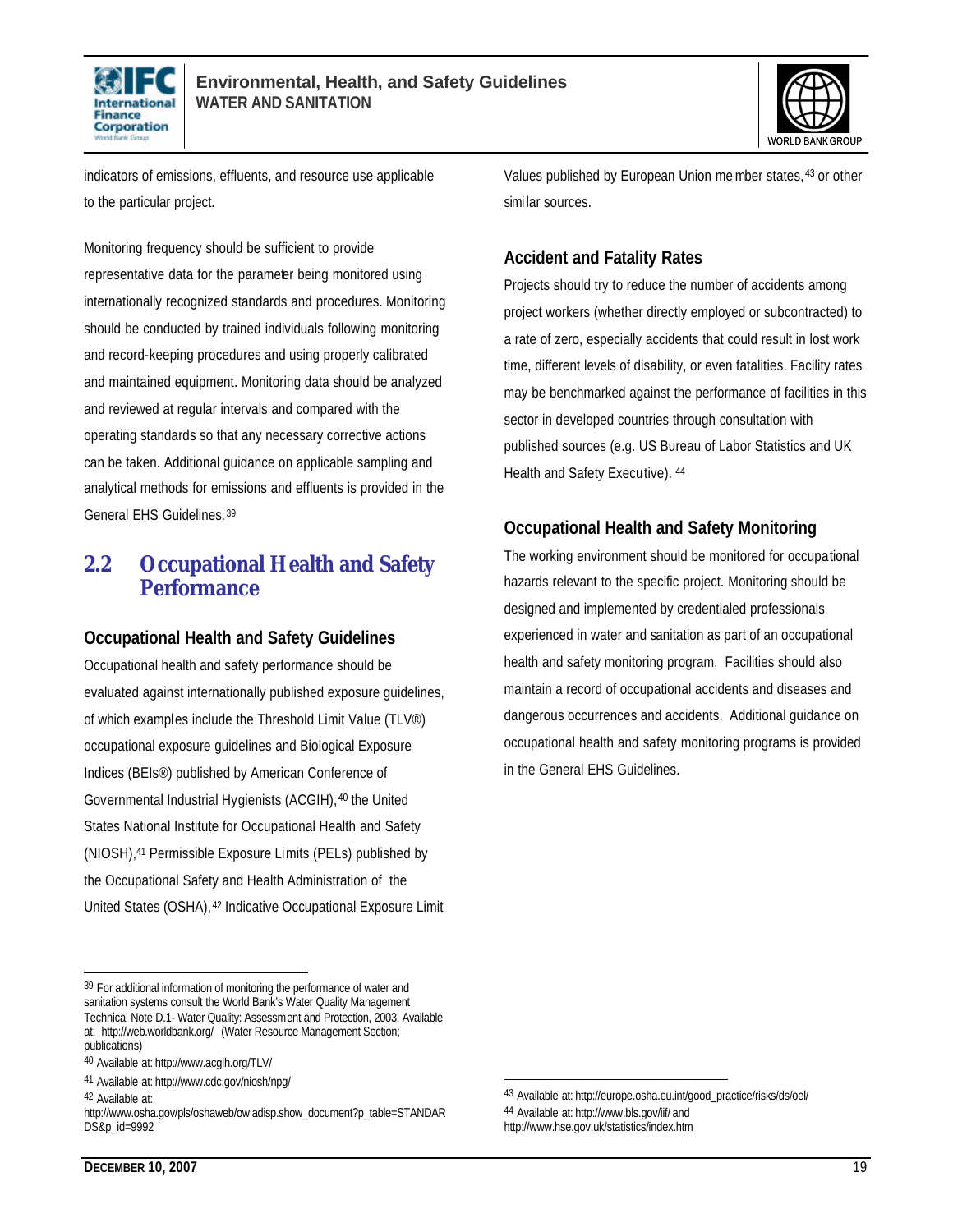



## **3.0 References and Additional Sources**

American Water Works Association. 2004. Interim Voluntary Security Guidance for Water Utilities. December 9, 2004.

American Water Works Association. 2004. Interim Voluntary Security Guidance for Wastewater/Storm water Utilities. December 9, 2004.

Brown, Nellie J. 1997. Health Hazard Manual: Wastewater Treatment Plant and Sewer Workers-- Exposure to chemical hazards and biohazards, Cornell University Chemical Hazard Information Program, Ithaca, NY, December 1, 1997.

Cairncross and Feachem, 1993. Environmental Health Engineering in the Tropics, An Introductory Text. (2nd Edition). John Wiley and Sons.

Council Directive 91/676/EEC of 12 December 1991 concerning the protection of waters against pollution caused by nitrates from agricultural sources.

Environmental Protection Agency (EPA), Federal Register / Vol. 66, No. 243, National Pollutant Discharge Elimination System: Regulations Addressing Cooling Water Intake Structures for New Facilities, December 18, 2001 pp. 65256 – 65345.

European Union Council Directive of 21 May 1991 concerning urban wastewater treatment (91/271/EEC).

European Union Council Directive of 3 November 1998 on the quality of water intended for human consumption (98/83/EC).

Federation of Canadian Municipalities. 2003. Infiltration/Inflow Control/Reduction for Wastewater Collection Systems: A Best Practice by the National Guide to Sustainable Municipal Infrastructure (InfraGuide). March 2003.

Federation of Canadian Municipalities. 2004. Assessment and Evaluation of Storm and Wastewater Collection Systems: A Best Practice by the National Guide to Sustainable Municipal Infrastructure (InfraGuide). July 2004.

Heinss and Strauss. 1999. Co-treatment of Faecal Sludge and Wastewater in Tropical Climates. Report EAWAG/SANDEC, P.O. Box 611, CH-8600 Duebendorf, Switzerland, January 1999

Kayombo et al. Waste Stabilization Ponds and Constructed Wetlands Design Manual. Available at http://www.unep.or.jp/letc/Publications/Water\_Sanitation/ponds\_and\_wetlands/D esign\_Manual.pdf

Monangero and Strauss. 2002a. Faecal Sludge Management – Rev iew of Practices, Problems and Initiatives. Available at http://www.sandec.ch/FaecalSludge/Documents/FS\_management\_(SANDEC\_G HK\_2002).pdf

Monangero and Strauss. 2002b. Faecal Sludge Treatment. Lecture Notes, IHE Delft, February 14 2002.

Morel and Diener. 2006. Greywater Management in Low - and Middle-Income Countries. Sandec (Water and Sanitation in Developing Countries) at Eawag (Swiss Federal Institute of Aquatic Science and Technology)

Peña Varón and Mara. 2004. Waste Stabilization Ponds. IRC International Water and Sanitation Centre Thematic Overview Papers.

Stockholm Environment Institute. 2004. Ecological Sanitation.

Swiss Federal Institute for Env . Science & Technology. 2001. Nam Dinh Urban Development Project Septage Management Study. November 1, 2001.

Swiss Federal Institute for Env. Science & Technology. 2002. Fecal Sludge Management in Developing Countries: A planning manual. April 2002.

U.S. EPA. 1999. Combined Sewer Overflow O&M Fact Sheet. EPA 832-F-99- 039. September 1999.

U.S. EPA. 2006. Emerging Technologies for Biosolids Management. 832-R-06- 005 September 2006.

UNEP. 2000. International Source Book on Environmentally Sound Technologies for Wastewater and Stormwater Management.

Wagner EG & Lanoix JN. Excreta disposal for rural areas and small communities. WHO monograph series No. 39. WHO, Geneva. 1958.

Water Environment Federation. 1996. Developing Source Control Programs for Commercial and Industrial Wastewater.

Water Resources And Environment Technical Note D.1 - Water Quality Management: Assessment and Protection

Water, Engineering and Development Centre, Loughborough University. Technical Brief 37: Re-Use of Wastewater. Av ailable at http://www.lboro.ac.uk/well/resources/technical-briefs/37-re-use-ofwastewater.pdf.

WHO. 2000. Tools for assessing the O&M status of water supply and sanitation in developing countries. WHO/SDE/WSH/00.3.

WHO. 2003. Linking Technology Choice with Operation and Maintenance in the Context of Community Water Supply and Sanitation: A Reference Document for Planners and Project Staff.

WHO. 2006. Guidelines for drinking-water quality [electronic resource]: incorporating first addendum. Vol. 1, Recommendations. – 3rd ed.

WHO. 2006. Guidelines for the Safe Use of Wastewater, Excreta and Greywater.

WHO. 2003. Domestic Water Quantity, Service Level and Health. WHO/SDE/WSH/03.02.

Word Bank. 2004. Water Resources Sector Strategy.

World Bank Water Resources and Environment Technical Note C.1 – Environmental Flow Assessment: Concepts and Materials

World Bank, Arsenic Contamination of Groundwater in South and East Asian Countries: Towards a More Effective Operational Response, April 2005 http://siteresources.worldbank.org/INTSAREGTOPWATRES/Resources/Arsenic VolI\_WholeReport.pdf

World Bank, Water Resources And Environment Technical Note D.2 -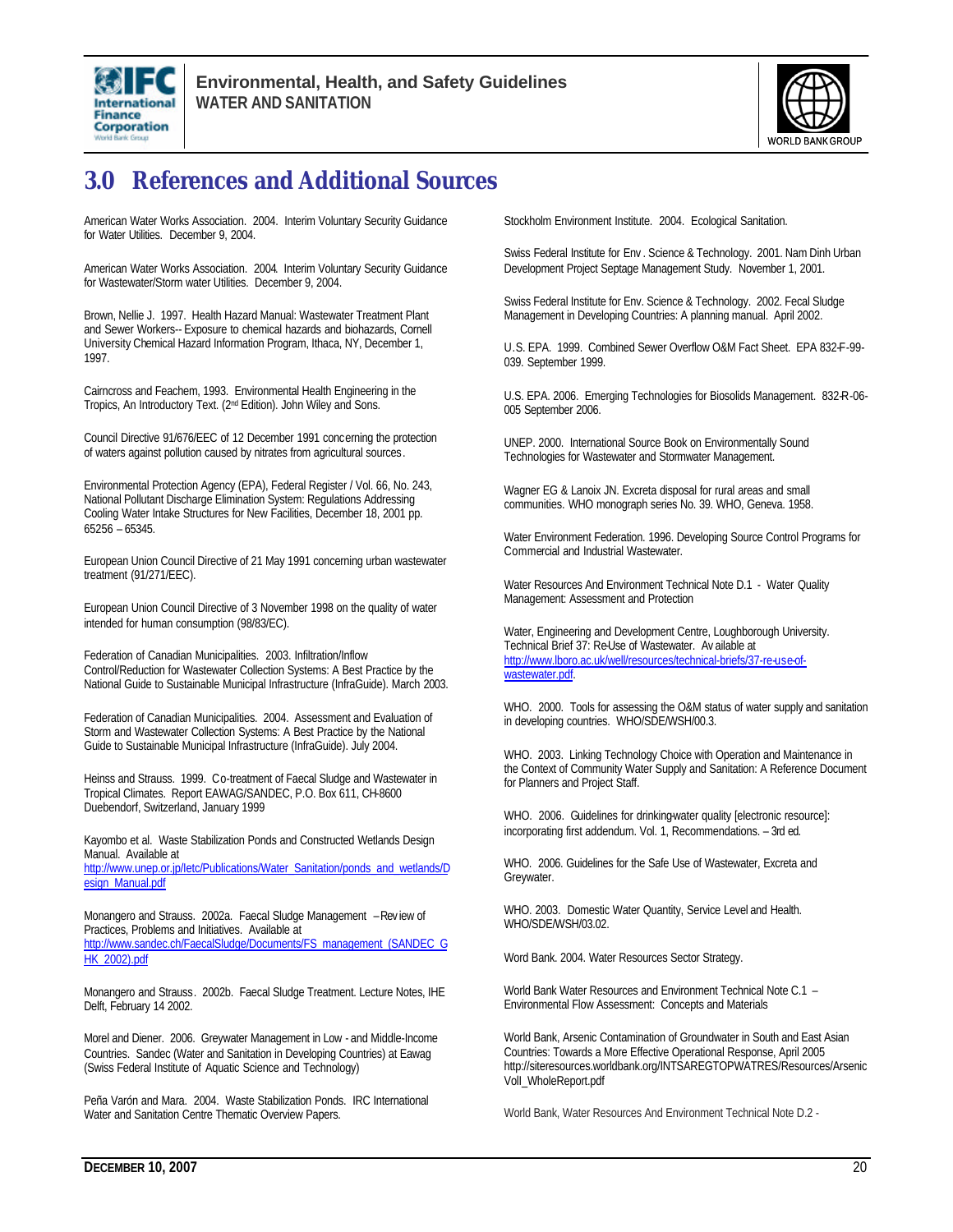



World Bank, Water Resources And Environment Technical Note D.3-

World Bank, Water Resources and Environment, Technical Note F.1- Water Conservation: Urban Utilities

World Bank, Water Resources and Environment, Technical Note F.3-

World Bank. 2005. Alternative Technologies for Water and Sanitation Supply in Small Towns. Water and Sanitation Program. April 2005.

World Bank. 2005. Sanitation and Hygiene at the World Bank: An Analysis of Current Activities. Water and Sanitation Sector Board Working Note, Paper No. 6, November 2005.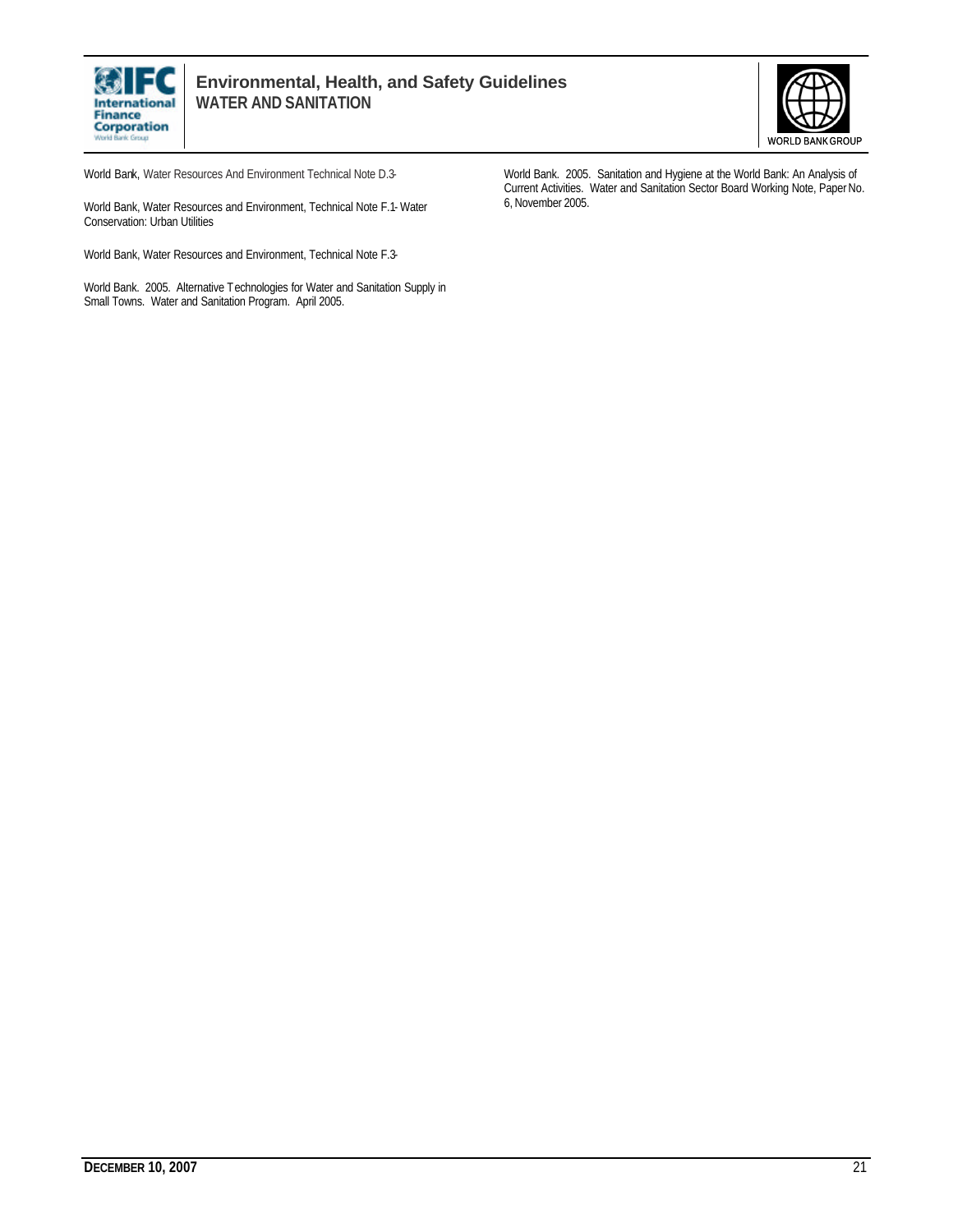



## **Annex A: General Description of Industry Activities**

## **A.1 Drinking Water Supply**

Access to water of an adequate quality is essential for public health and hygiene.<sup>45</sup> A drinking water supply system typically includes the following elements:

- A water source, such as a river, lake, reservoir, or groundwater aquifer where water collects, as well as the surrounding watershed or recharge area that supplies water to the source and a means of extracting and transporting water from the source to a point of treatment.
- A treatment facility for water purification.
- Treated water storage facilities and a distribution system from to deliver treated water from storage to consumption (at houses, fire hydrants, industrial use points, etc).

#### *Water Sources*

Traditional sources for potable water treatment include groundwater resources and surface water. Where surface or groundwater of adequate quality is unavailable, other sources of water including seawater, brackish water, etc. may be used to produce potable water.<sup>46</sup>

Groundwater: Groundwater is recharged from and flows to the surface naturally, and provides a long-term reservoir in the natural water cycle, with residence times ranging from days to millennia. Groundwater quality varies depending on the source, but generally has good clarity because of the natural filtering of groundwater as it passes through porous soil layers. In general, deep groundwater has low concentrations of pathogenic bacteria but may be rich in dissolved solids, especially carbonates and sulfates of calcium and magnesium. The bacteriological quality of shallow groundwater can be variable depending on the nature of the recharge area. A variety of soluble materials may be present including potentially toxic metals such as zinc, copper, and arsenic.

Surface Water: Surface water quality is highly dependant on the source. Upland lakes and reservoirs are typically located in the headwaters of river systems upstream of human habitation. Bacteria and pathogen levels are usually low, but some bacteria, protozoa or algae will be present. Where uplands are forested or peaty, humic acids can color the water. Many upland surface water sources have low pH. Rivers, canals, and low-land reservoirs generally have higher bacterial concentrations and may also contain algae, suspended solids, and a variety of dissolved constituents.

Other Water Sources: Other water sources include seawater and brackish water, which contain high concentrations of dissolved solids, which must be removed to make the water suitable for domestic, agricultural, and industrial uses.

#### *Water Treatment*

Treatment required to render water suitable for human consumption varies depending on the water source, but may include removal of suspended solids, removal of dissolved materials, and disinfection.

#### **Removal of Suspended Solids**

Suspended solids are usually removed by sedimentation and or

<sup>45</sup> Access to water includes the volume of water av ailable as well as the distances and time involved in water collection. The World Health Organization has defined basic access to water to include a volume of bout 20 liters per capita per day (L/c/d) available at a distance of 100m to 1000m or 5 to 30 minutes total collection time, which is generally sufficient to meet basic consumption, hand washing, and food preparation needs. Optimal access includes a volume of 100 L/c/d or more piped directly to the user, which facilitates laundry and bathing needs in addition to the basic needs. See WHO, Domestic Water Quantity, Service Level and Health, 2003, WHO/SDE/WSH/03.02.

<sup>&</sup>lt;sup>46</sup> Collection of water by condensing moisture from the air is also possible, but practical applications are limited.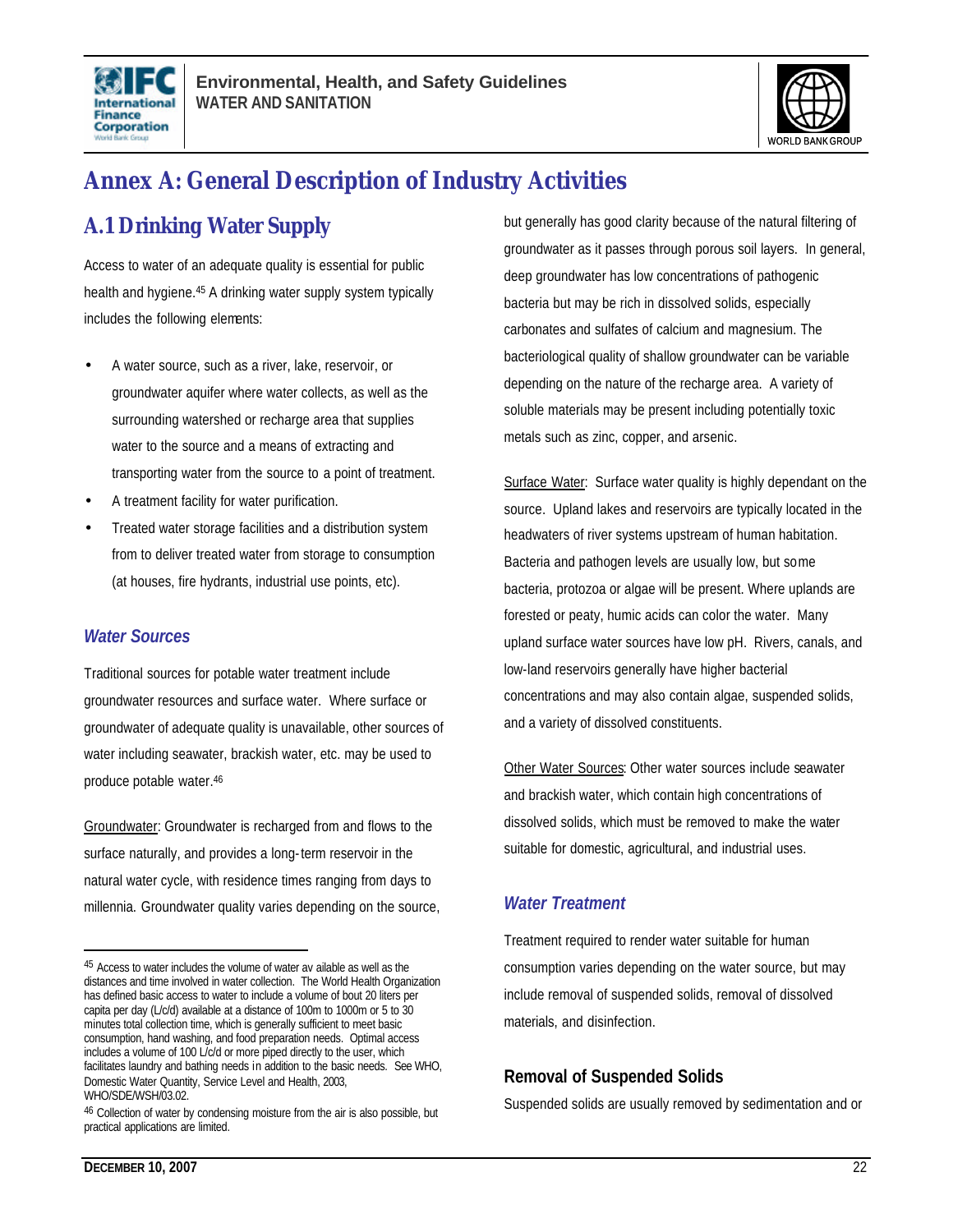



filtration. Coagulation, flocculation, and sedimentation may be used as pretreatment to enhance the effectiveness and minimize the cost of subsequent filtration. Coagulation involves adding chemicals to the water, such as pH buffers and coagulants, to facilitate subsequent treatment steps. The chemically treated water is sent into a basin where the suspended particles can collide and form heavier particles called floc. Gentle agitation and appropriate retention times facilitate this process. The velocity of water is then decreased so that suspended material can settle out of the water stream by gravity. The floc can also be removed directly during filtration. Common filtration methods include slow sand filters, diatomaceous earth filters, and direct filtration systems. Smaller water treatment systems might also use membrane and cartridge filtration systems.

A slow sand filter comprises a bed of fine sand approximately 3 to 4 feet deep supported by a 1-foot layer of gravel and an underdrain system. Slow sand filters are relatively inexpensive to install, are simple to operate and reliable, and are to achieve greater than 99.9 percent Giardia cyst removal. However, these filters are not suitable for water with high turbidity, and the filter surface requires maintenance. Extensive land is required due to rates of flow (0.03 to 0.10 gallons per minute per square foot [gal/min/ft2] of filter bed area). Slow sand filters do not require coagulation/flocculation and may not require sedimentation.

Diatomaceous earth filtration, also known as precoat or diatomite filtration, relies on a layer of diatomaceous earth approximately 1/8-inch thick placed on a septum or filter element. Septa may be placed in pressure vessels or operated under a vacuum in open vessels. Diatomaceous earth filters are simple to operate and are effective in removing cysts, algae, and asbestos. They have been chosen for projects with limited initial capital, and for emergency or standby capacity to service large seasonal increases in demand. Diatomaceous filters are most suitable for water with low bacterial counts and low

turbidity (less than 10 nephelometric turbidity units [NTU]). Coagulant and filter aids are required for effective virus removal. Operation of diatomaceous earth filters generates spent filter cake.

Direct filtration systems are similar to conventional systems, but omit sedimentation, and some multiple-stage filtration systems can eliminate the need for chemical coagulation as well. Direct filtration may include several combinations of treatment processes. Dual- and mixed-media filters may be used to effectively process higher influent turbidities. Effective direct filtration performance ranges from 90 to 99 percent for virus removal and from 10 to 99.99 percent for Giardia removal. Direct filtration is most applicable for systems with high quality and seasonally consistent influent supplies. The influent generally should have turbidity of less than 5 to 10 NTU and color of less than 20 to 30 units.

Membrane filtration uses pressure to force water through a thin membrane. Contaminants are retained on the high-pressure side and frequently must be removed by reversing the flow and flushing the waste. The membrane technologies are relatively simple to install and, for groundwater sources that do not need pretreatment, the systems require little more than a feed pump, a cleaning pump, the membrane modules, and holding tanks. The operation of membrane systems can be highly automated. Membrane processes can be used for removal of bacteria and other microorganisms, particulate material, and natural organic material. However, membrane efficiency can be reduced by fouling. Periodic chemical cleaning may be required to remove persistent contaminants.

Cartridge filtration forces water through porous media to remove particles; pore sizes suitable for producing potable water range from 0.2 to 1.0 µm. Pretreatment with a roughing filter prior to cartridge filtration is sometimes necessary to prevent the rapid fouling of the cartridges. Cartridge filters may be suitable for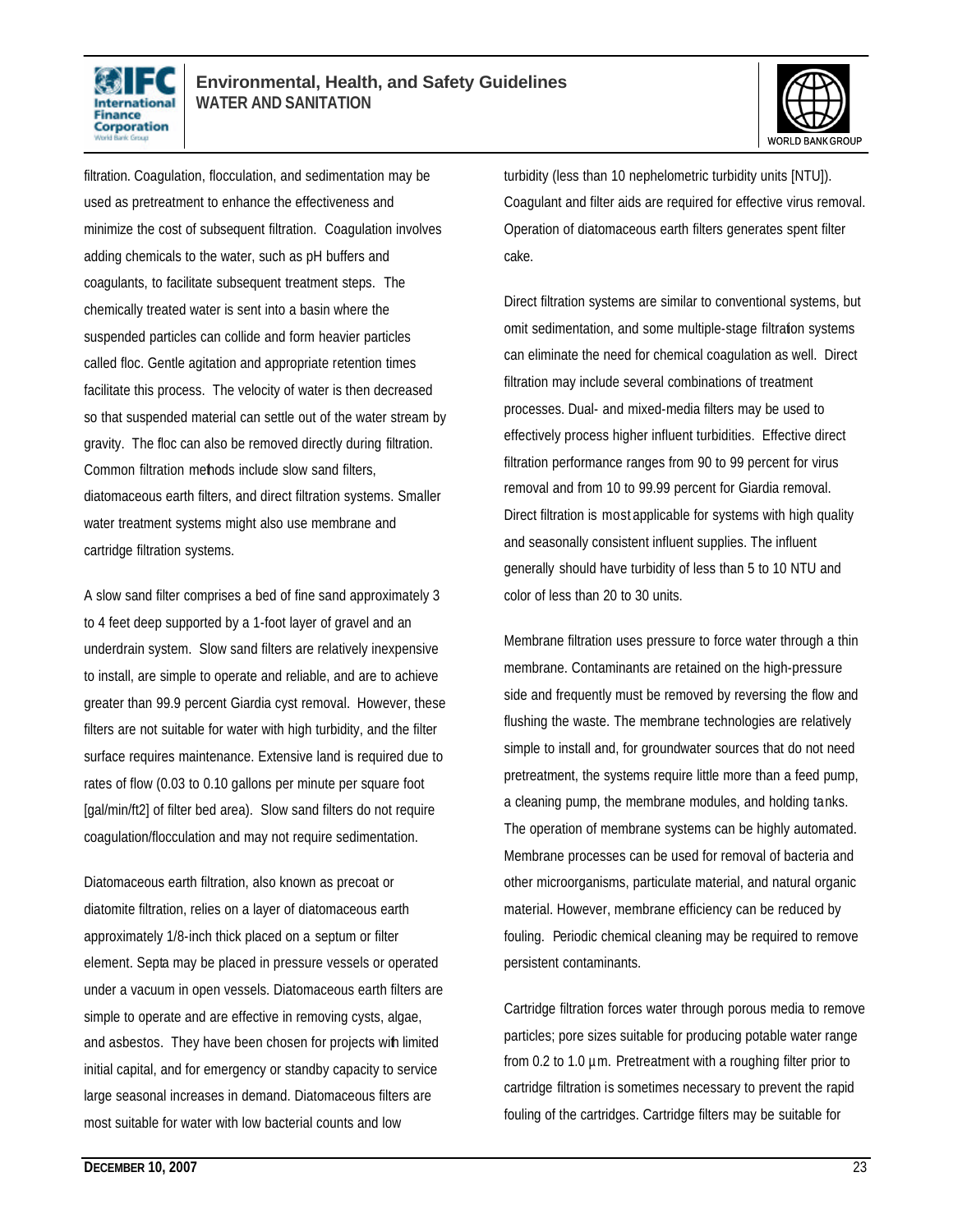



removing microbes and turbidity in small systems. These systems are easy to operate and maintain. Polypropylene cartridges become fouled relatively quickly and must be replaced with new units; therefore, cartridge filtration systems are generally practical only for raw water with low turbidity. Although these filter systems are operationally simple, they are not automated and can require relatively large operating budgets. The filter media may require periodic cleaning.

#### **Removal of Dissolved Contaminants**

Some water sources must be treated to remove dissolved materials, which are not affected by coagulation and filtration, to achieve water of adequate quality. High concentrations of metals such as calcium and magnesium contribute to "hard" water, and resulting scaling problems. Dissolved metals such as iron and manganese can adversely affect the water's taste and cause stains and buildup of metal oxide particles in water tanks and pipelines. Radionuclides, nitrates, and toxic metals, such as copper and arsenic, can cause health impacts. Dissolved organic compounds can also cause adverse aesthetic and health impacts. Treatment methods include lime softening, oxidation, ion exchange, reverse osmosis, electrodialysis, aeration, and activated carbon filtration.

Lime softening involves raising the pH of the water to precipitate calcium carbonate and magnesium hydroxide using lime or hydrated lime. The resulting precipitate is removed by settling or filtration. Following filtration, the pH is lowered by addition of carbon dioxide, which is usually generated by on-site fossil fuel combustion. In addition to removing calcium and magnesium, lime softening can also remove iron and manganese, heavy metals, arsenic, radionuclides (uranium, radium 226, and radium 228), and certain organic compounds. Lime softening is best suited to groundwater sources, which have relatively stable water quality. The combination of variable source water quality and the complexity of the chemistry of lime softening generally

may make lime softening too complex for small systems that use surface water sources. Excessively soft water can cause corrosion in pipes. This corrosion can shorten the service life of pipes and household appliances and can result in toxic materials, such as lead and cadmium, being dissolved in drinking water.

Oxidation can be used to remove metals such as iron and manganese by formation of insoluble species that can be then filtered from the water. Oxidation can also be used to destroy certain organic contaminants. The most common chemical oxidants used in water treatment include chlorine, chlorine dioxide, potassium permanganate, and ozone. Oxidation using chlorine or potassium permanganate is frequently applied in small groundwater systems. The dosing is relatively easy, requires simple equipment, and is relatively inexpensive. Chlorination is widely used for oxidation of divalent iron and manganese. However, the formation of trihalomethanes (THMs) may be a problem. As an oxidant, potassium permanganate (KMnO4) is normally more expensive than chlorine and ozone, but for iron and manganese removal, it has been reported to be as efficient and it requires considerably less equipment and capital investment. The dose of potassium permanganate, however, must be carefully controlled. Ozone may be used for iron and manganese oxidation, but may not be effective for oxidation in the presence of humic or fulvic materials. Oxygen can also be used as an oxidant, provided iron is not complexed with humic materials or other large organic molecules. The presence of other oxidizable species in water hinders oxidation of the desired reduced compounds.

Ion exchange can be used to remove any charged (i.e., ionic) species from water, but is usually used to remove hardness and nitrates. Removal is accomplished through adsorption of contaminant ions onto a resin exchange medium. Water is usually pretreated to reduce the suspended solids and total dissolved solids (TDS) load to the ion-exchange unit. Ion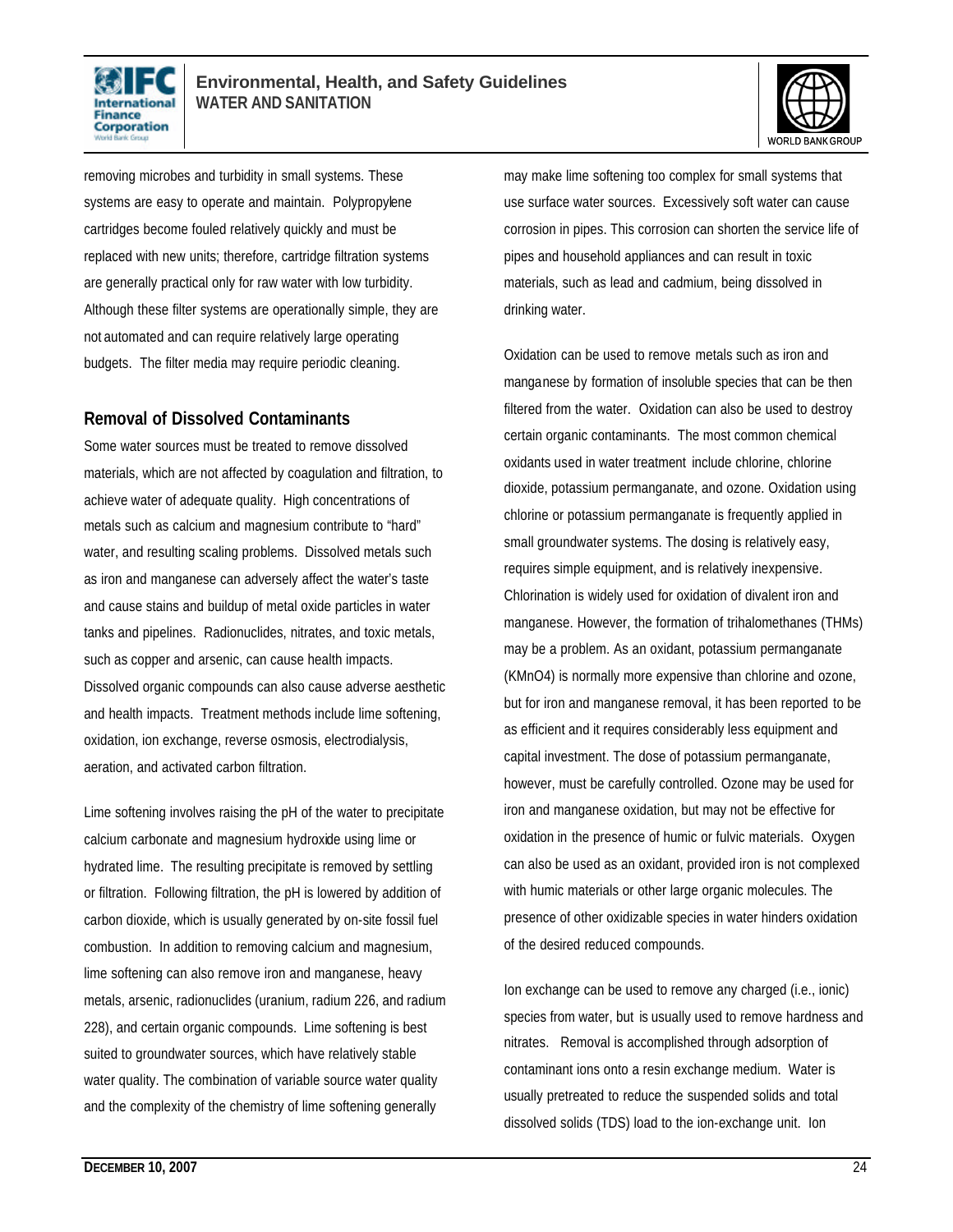



exchange can be used with fluctuating flow rates. Ion exchange waste is highly concentrated and requires careful disposal. Ion exchange units also are sensitive to the presence of competing ions. For example, influent with high levels of hardness will compete with other cations (positive ions) for space on the exchange medium, and the exchange medium must be regenerated more frequently.

Reverse osmosis (RO) removes contaminants from water using a semi-permeable membrane that permits only water, and not dissolved ions (such as sodium and chloride), to pass through its pores. Raw water is subject to a high pressure that forces pure water through the membrane, leaving contaminants behind in a brine solution. RO can effectively remove nearly all inorganic contaminants from water. It removes more than 70 percent of arsenic (III), arsenic (IV), barium, cadmium, chromium (III), chromium (VI), fluoride, lead, mercury, nitrite, selenium (IV), selenium (VI), and silver, and properly operated units can attain up to 96 percent removal rates. RO can also effectively remove radium, natural organic substances, pesticides, and microbiological contaminants. RO is particularly effective when used in series; water passing through multiple units can achieve near zero effluent contaminant concentrations. RO systems are relatively insensitive to flow and TDS concentration, and therefore are suitable for small systems with a high degree of seasonal fluctuation in water demand. Operational simplicity and automation allow for less operator attention and make RO suitable for small system applications. However, RO tends to have high capital and operating costs, and a high level of pretreatment is required in some cases to prevent fouling.

Reverse osmosis is also used for desalination of seawater and other water sources with high quantities of dissolved solids. Pure desalination water is usually acidic and corrosive to pipes, so it typically mixed with other sources of water that are piped onsite or else adjusted for pH, hardness, and alkalinity before

being piped offsite. The product water recovery relative to input water flow is 15 to 50 percent for most seawater desalination plants (i.e., for every 100 gallons of seawater, 15 to 50 gallons of pure water would be produced along with brine water containing dissolved solids). The brine and other liquid wastes from desalination plants may contain all or some of the following constituents: high salt concentrations, chemicals used during defouling of plant equipment and pretreatment, and toxic metals (which may be present if the discharge water was in contact with metallic materials used in construction of the plant facilities). Liquid wastes may be discharged directly into the ocean, combined with other discharges (e.g., power plant cooling water or sewage treatment plant effluent) before ocean discharge, discharged into a sewer for treatment in a sewage treatment plant, or evaporated (with the remaining solids disposed of in a landfill). Desalination plants also produce a small amount of solid waste (e.g., spent pretreatment filters and solid particles that are filtered out in the pretreatment process).

Electrodialysis uses an electrical charge and a semi-permeable membrane to remove charged species. The membranes are designed to allow either positively or negatively charged ions to pass through the membrane; thus ions move from the product water stream through a membrane to the two reject water streams. The reject stream is typically 20–90 percent of feed flow. Electrodialysis can remove most dissolved ions, and is very effective in removing fluoride and nitrate, and can also remove barium, cadmium, and selenium. Electodialysis is relatively insensitive to flow and TDS level, and low effluent concentration possible. These systems tend to have high capital and operating costs, and may require a high level of pretreatment.

Aeration (air stripping) can be used to remove volatile compounds and radon from source water. The volatilized contaminants are released to the atmosphere, with or without treatment. Aeration systems that might be suitable for drinking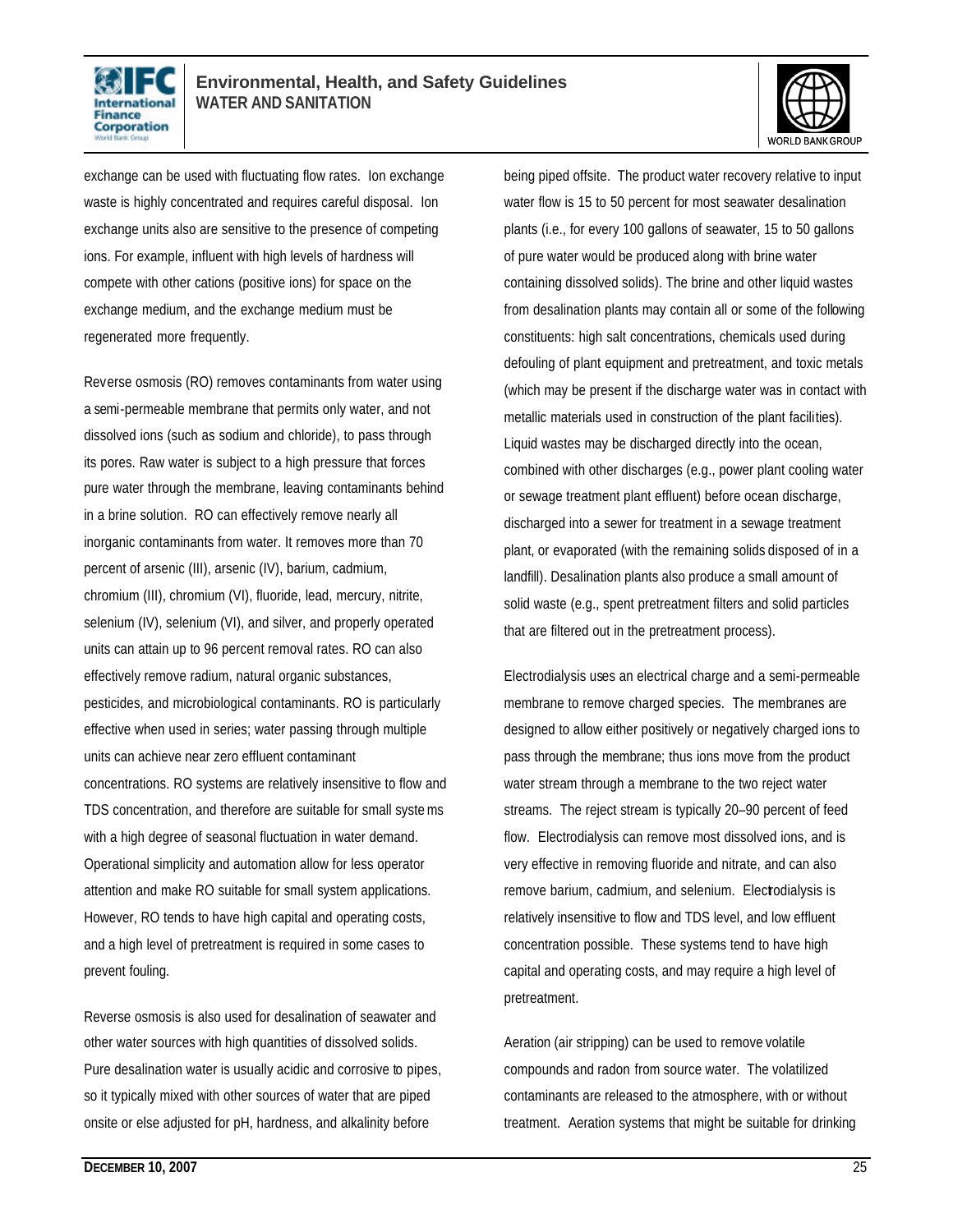



water systems include packed column aeration, diffused aeration, multiple-tray aeration, and mechanical aeration. A small system might be able to use a simple aerator constructed from relatively common materials instead of a specially designed aerator system.

Activated carbon removes contaminants through adsorption, primarily a physical process in which dissolved contaminants adhere to the porous surface of the carbon particles. Activated carbon removes many organic contaminants as well as taste and odor from water supplies. Organics that are not readily adsorbed by activated carbon include alcohols; low molecular weight aliphatics (including vinyl chloride), ketones, acids, and aldehydes; sugars and starches; and very high-molecularweight or colloidal organics. Radon removal by activated carbon is not feasible at the treatment plant scale. Activated carbon is replaced periodically when the surface area is saturated and can no longer effectively adsorb contaminants. However, the adsorption process can be reversed relatively easily, allowing regeneration and re-use of the activated carbon.

#### **Disinfection**

Water systems add disinfectants to destroy microorganisms that can cause disease in humans. The most commonly used disinfection agents include chlorine, chloramines, ozone, and ultraviolet light. Other disinfection methods include chlorine dioxide, potassium permanganate, and nanofiltration. Primary disinfection achieves the desired level of microorganism kill or inactivation, while secondary disinfection maintains a disinfectant residual in the finished water that prevents the regrowth of microorganisms.

Chlorine is very effective for removing almost all microbial pathogens and is appropriate as both a primary and secondary disinfectant. Chlorine can be used in the form of chlorine gas, sodium hypochlorite, or calcium hypochlorite. Chlorine gas is usually supplied as a liquid in high-pressure cylinders, and it can also be generated onsite by electrolysis of sodium chloride solution. Sodium hypochlorite is usually stored in an aqueous solution, and diluted before use. Calcium hypochlorite is usually stored as a solid that is usually dissolved in water before use. The chlorination chemical is usually injected into the water supply line and a controlled rate. Chlorine reacts with organic material naturally present in many water sources to form harmful chemical by-products, principally trihalomethanes.

Chloramine is an effective bactericide that produces lower levels of trihalomethanes than chlorine. Chloramines are generated on site by injecting chlorine (gaseous solution or sodium hypochlorite) into the supply main followed immediately by injection of ammonia (gaseous solution or as ammonium hydroxide). Chloramine is a weak disinfectant, and is much less effective against viruses or protozoa than free chlorine. Chloramine is often used as a secondary disinfectant to prevent bacterial re-growth in a distribution system.

Ozone, an allotrope of oxygen having 3 atoms to each molecule, is a powerful oxidizing and disinfecting agent. Ozone gas is unstable and must be generated on site by passing dry air through a system of high-voltage electrodes. Ozonation requires a shorter contact time than does chlorine. Ozone does not directly produce halogenated organic materials unless a bromide ion is present. A secondary disinfectant, such as chloramine, is required because ozone does not maintain an adequate residual in water. The capital costs of ozonation systems are relatively high, and operation and maintenance are relatively complex.

Ultraviolet (UV) radiation is generated by a special lamp. When it penetrates the cell wall of an organism, the cell's genetic material is disrupted and the cell is unable to reproduce, effectively destroying bacteria and viruses. As with ozone, a secondary disinfectant must be used to prevent re-growth of microorganisms. UV radiation can be attractive as a primary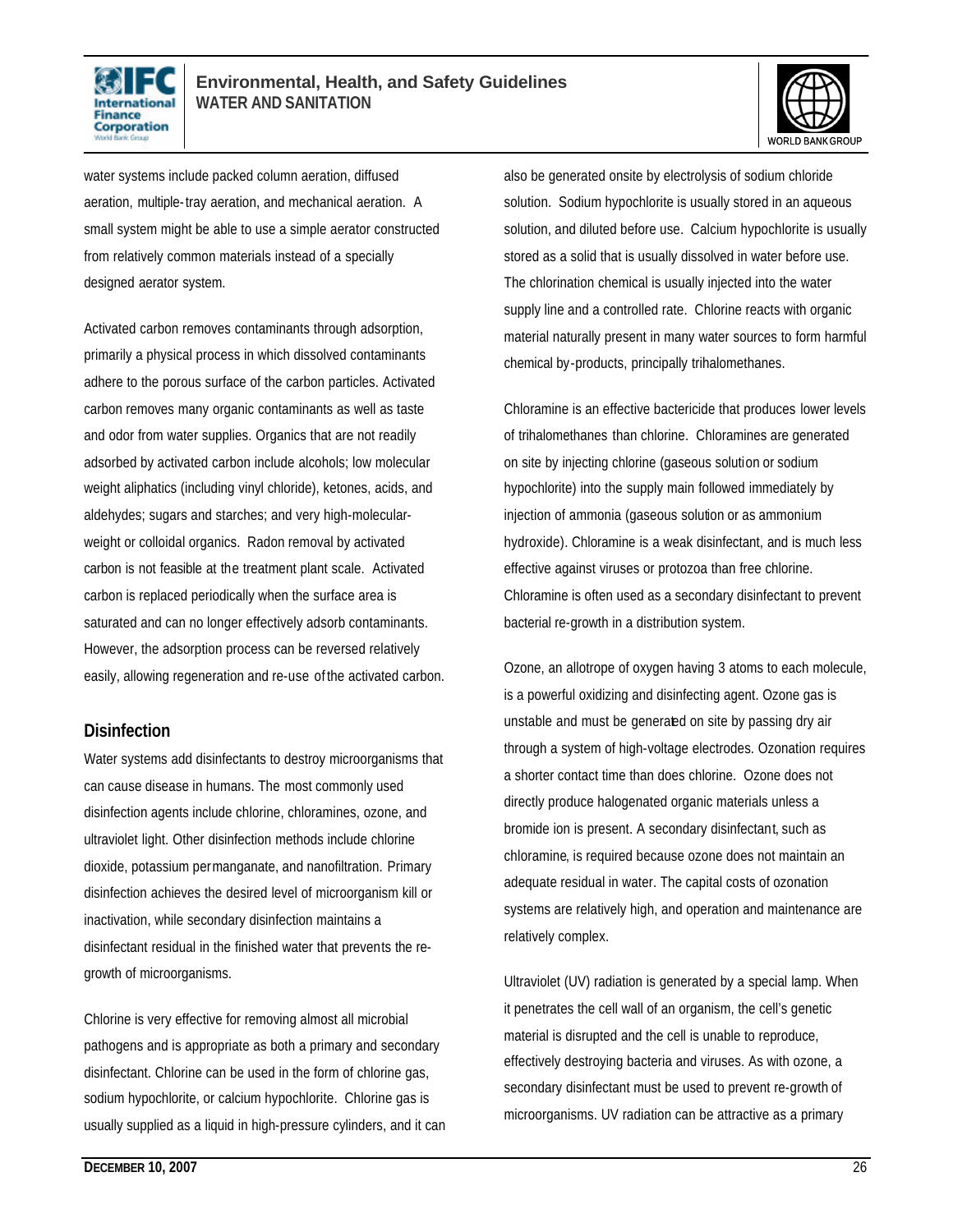



disinfectant for small systems because it is readily available, it produces no known toxic residuals, it requires short contact times, and the equipment is easy to operate and maintain. However, UV radiation may not inactivate Giardia lamblia or Cryptosporidium cysts. UV radiation is unsuitable for water with high levels of suspended solids, turbidity, color, or soluble organic matter because these materials can react with or absorb the UV radiation, reducing the disinfection performance.

#### *Water Distribution and Storage*

Water distribution systems include all of the components necessary to carry drinking water from a centralized treatment plant or well supplies by means of gravity storage feed or pumps through distribution pumping networks to the consumers, including distribution and equalization storage. These systems consist of pipes, pumps, valves, storage tanks, reservoirs, meters, fittings, and other hydraulic appurtenances. Distribution systems are designed and operated to deliver water of quality acceptable for human consumption and of sufficient quantity to meet all the needs of the customers. Many distributions also provide sufficient capacity for non-potable uses, including irrigation, landscaping, and fire suppression.

Most water distribution pipes are constructed of ductile iron, prestressed concrete, polyvinyl chloride, reinforced plastic, and steel. In the past, unlined cast iron and asbestos cement pipes were also used, and may be important components of existing systems.

Water distribution systems may have a branch or loop network topology, or a combination of both. In a branch system, smaller pipes branch off or larger ones throughout the system such that water can take only one pathway from the source to the consumer. A loop system comprises connected pipe loops throughout the service area such that water can take several pathways from the source to the consumer. In a loop system, if

any one section of water distribution main fails or needs repair, that section can be isolated without disrupting all users on the network. Most water distribution networks include both loop and branch components. Decentralized treatment systems, which provide additional treatment near the point of use depending on the customers needs, have been implemented in trials, and may be utilized more in the future. Dual distribution systems that provide separate mains for potable and non-potable water (e.g., reclaimed water used for irrigation, fire protection, etc) are used in some communities.

Storage tanks and reservoirs are used to provide storage capacity to meet fluctuations in demand, to provide reserve supply for fire suppression and other emergency needs, to stabilize pressures in the distributions system, to increase operating convenience an provide flexibility in pumping, to provide water during source or pump failures, and to blend different water sources. Elevated tanks are used most frequently, but other types of tanks and reservoirs include inground tanks and open or closed reservoirs.

The water distribution system needs energy in the form of pressure to deliver the treated water. That energy can be supplied by a pump, by gravity feed from a water source (such as a reservoir or a water tower) at a higher elevation, or, in smaller systems, by compressed air. Valves are used to isolate sections of the network for maintenance and repair. Control valves are used to control the flow and pressure in the distribution system.

Ideally, the water quality should not change between the time it leaves the treatment plant and the time it is consumed. However, substantial changes can occur to finished water in the distribution system as the result of complex physical, chemical, and biological reactions. For example, tanks sized to provide adequate supply for fire suppression needs may have low turnover rates and low levels of disinfectant residual, leading to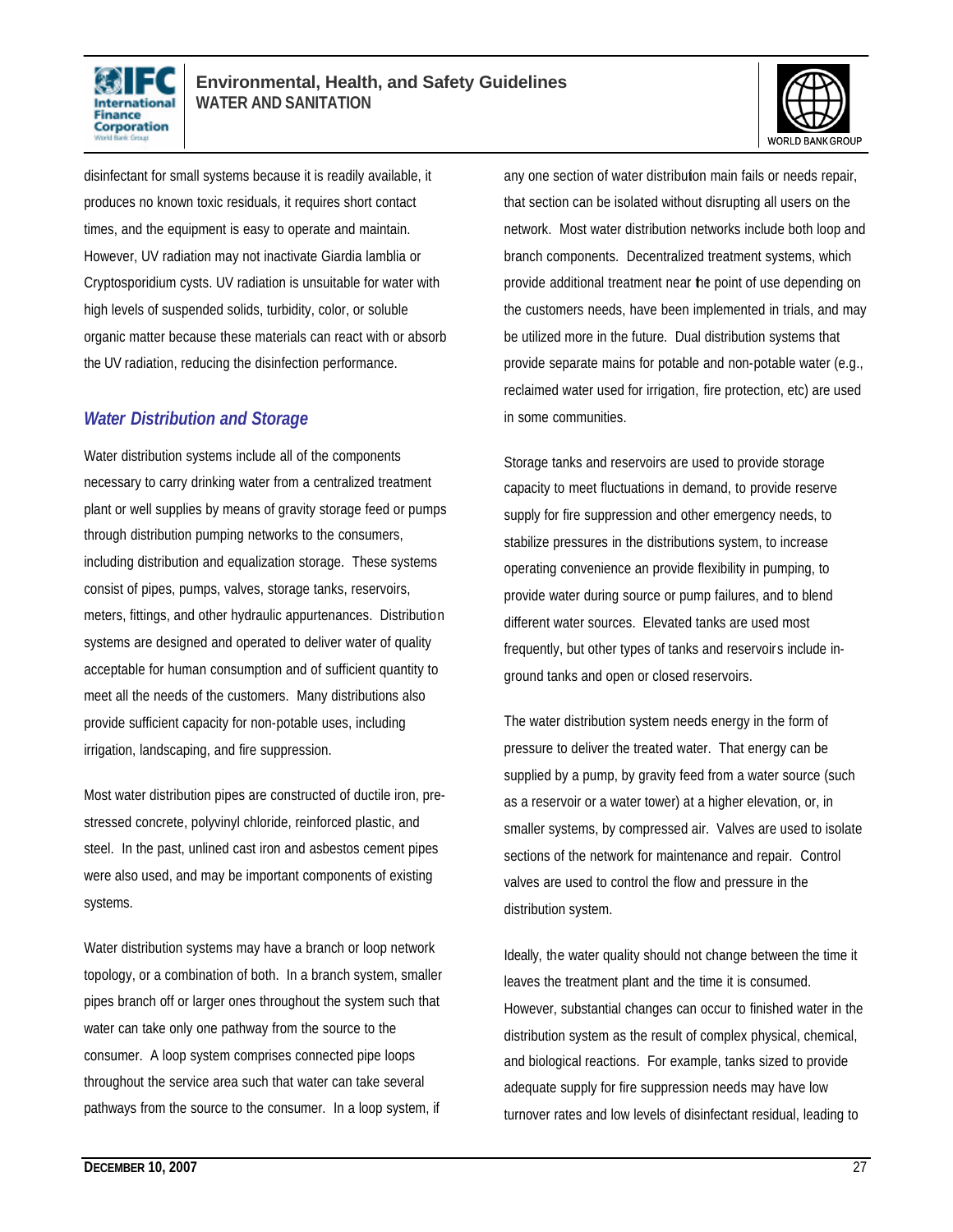



biofilm growth and other biological changes in the water such as nitrification. Design and operation of the distribution system can minimize such effects.

### **A.2 Sanitation**

Sanitation systems protect human health and the environment by isolating, and in some manner treating, sewage waste. For rural areas, on-site sanitation systems, ranging from pit latrines to flush toilets and septic systems, are the most common. As population density increases, more complicated, centralized collection, storage, and treatment systems are needed.

#### *Sludge Collection*

On-site sanitation systems such as bucket latrines and septic systems require periodic removal of solids for proper functioning. The first stage of proper management of fecal sludge is collection and transport to a storage or treatment facility. Collection may be accomplished by manual means (e.g., with shovels and buckets), or with mechanical equipment. Mechanical equipment for septage collection include truckmounted vacuum tanks of 3 to 6 m<sup>3</sup> capacity and small, handpushed vacuum tugs of 350 to 500 L. In houses situated close to a road, the septic tank can be emptied with the large truck and the septage can directly be hauled to the treatment site. If the house is situated in a narrow lane, a mini-vacuum-tug can be used. In that case, an intermediate storage tank (3 to 6 m3) can be placed in the closest point accessible by truck, and the septage is transferred to the tank from the vacuum tug in several trips. This storage tank can then transferred to another emptying site or to the treatment site. One unit of equipment, either large or small, can serve 2 to 3 septic tanks per day or approximately 500 per year.

#### *Sewerage*

Sewers are closed conduits, usually circular in cross section,

which carry wastewater. Sewerage refers to systems of sewers and includes pump stations, overflows, and other associated infrastructure. Most sewers are designed to carry either sewage or storm water, but many are combined sewers, which carry both sewage and storm water.

Sewers may carry wastewater from residential, commercial, and industrial users, to storage, discharge, or wastewater treatment. Because industrial liquid waste may contain a wide range of chemicals, solvents, and other contaminants that cannot be effectively removed by the centralized wastewater treatment plant, industries are often required to pre-treat their liquid wastes prior to discharging to sewer.

Design and sizing of sewerage systems considers population served, commercial and industrial flows, flow peaking characteristics, and wet weather flows. Besides the projected sewage flow, the size and characteristics of the watershed are the overriding design considerations for combined sewers. Often, combined sewers can not handle the volume of storm water runoff, resulting in combined sewer overflows, which are typically discharged to surface water with little if any treatment. Although separate sewer systems are intended to transport only sewage, all sewer systems have some degree of inflow and infiltration of surface water and groundwater. Inflow and infiltration are affected by antecedent moisture conditions, which also represent an important design consideration in separate sewer systems.

A typical method of conveyance used in sewer systems is to transport wastewater by gravity along a downward-sloping pipe gradient. These sewers, known as conventional gravity sewers, are designed so that the slope and size of the pipe is adequate to maintain flow towards the discharge point without surcharging manholes or pressurizing the pipe. Conventional gravity sewers are typically used in urban areas with consistently sloping ground because excessively hilly or flat areas result in deep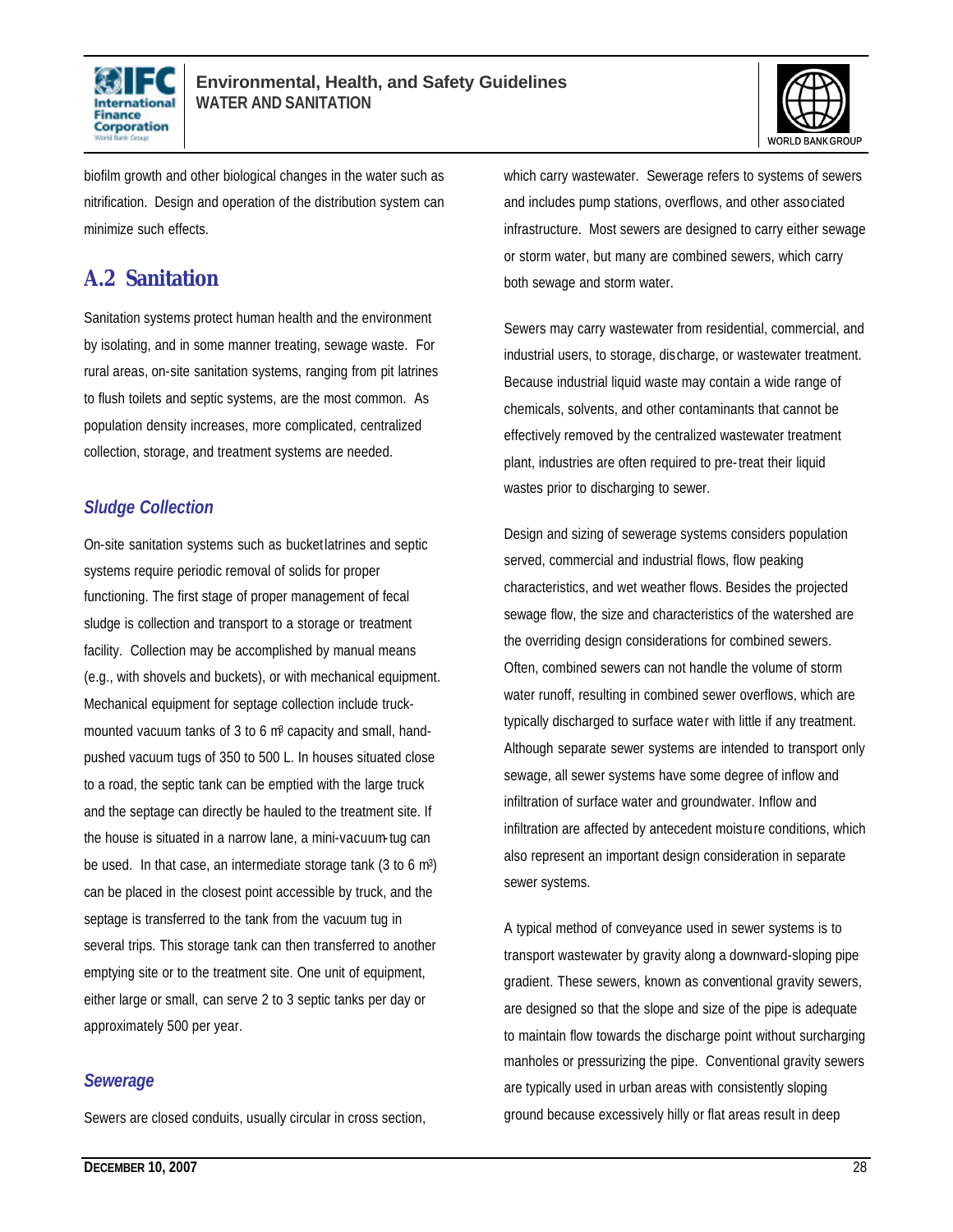



excavations and drive up construction costs. Sewage pumping or lift stations may be necessary as a result of the slope requirements for conventional gravity sewers, which result in a system terminus (i.e., low spot) at the tail of the sewer, where sewage collects and must be pumped or lifted to a collection system. Pumping and lift stations substantially increase the cost of the collection system. Manholes associated with conventional gravity sewers may be a source of inflow and infiltration, increasing the volume of wastewater to be carried, as well as the size of pipes and lift/pumping stations.

Alternative wastewater collection systems can be cost effective for areas where traditional collection systems are too expensive to install and operate. For example, pressure sewers are sometimes used in sparsely populated or suburban areas in which conventional collection systems would be expensive. These systems generally use smaller diameter pipes with a slight slope or follow the surface contour of the land, reducing excavation and construction costs. Pressure sewers differ from conventional gravity collection systems because they break down large solids in the pumping station before they are transported through the collection system. Their watertight design and the absence of manholes eliminate extraneous flows into the system. Thus, alternative sewer systems may be preferred in areas that have high groundwater that could seep into the sewer, increasing the amount of wastewater to be treated. They also protect groundwater sources by keeping wastewater in the sewer. The disadvantages of alternative sewage systems include increased energy demands, higher maintenance requirements, and greater on-lot costs. In areas with varying terrain and population density, a combination of sewer types may be appropriate.

Two major types of pressure sewer systems are the septic tank effluent pump (STEP) system and the grinder pump (GP). Neither requires any modification to plumbing inside the house. In STEP systems, wastewater flows into a conventional septic or interceptor tank to capture solids. The liquid effluent flows to a holding tank containing a pump and control devices. The effluent is then pumped and transferred for treatment. Retrofitting existing septic tanks in areas served by septic tank/drain field systems would seem to present an opportunity for cost savings, but a large number (often a majority) must be replaced or expanded over the life of the system because of insufficient capacity, deterioration of concrete tanks, or leaks. In a GP system, sewage flows to a vault where a grinder pump grinds the solids and discharges the sewage into a pressurized pipe system. GP systems do not require a septic tank but may require more horsepower than STEP systems because of the grinding action. GP systems produce wastewater with higher TSS, which may not be acceptable at a downstream treatment facility.

#### *Wastewater Treatment*

Sewage treatment includes physical, chemical, and biological processes to remove physical, chemical, and biological contaminants. Its objective is to produce treated effluent and a solid waste or sludge that is suitable for discharge or reuse back into the environment. Typically, sewage treatment involves up to three stages, called primary, secondary and tertiary (or advanced) treatment.

#### **Primary Treatment**

Primary treatment is designed to remove gross, suspended and floating solids from raw sewage. This stage is sometimes referred to as mechanical treatment, although chemicals are often used to accelerate the sedimentation process.

Preliminary screening removes large suspended and floating objects. After the wastewater has been screened, it may flow into a grit chamber where sand, grit, cinders, and small stones settle to the bottom. Removing the grit and gravel that washes off streets or land during storms is very important, especially in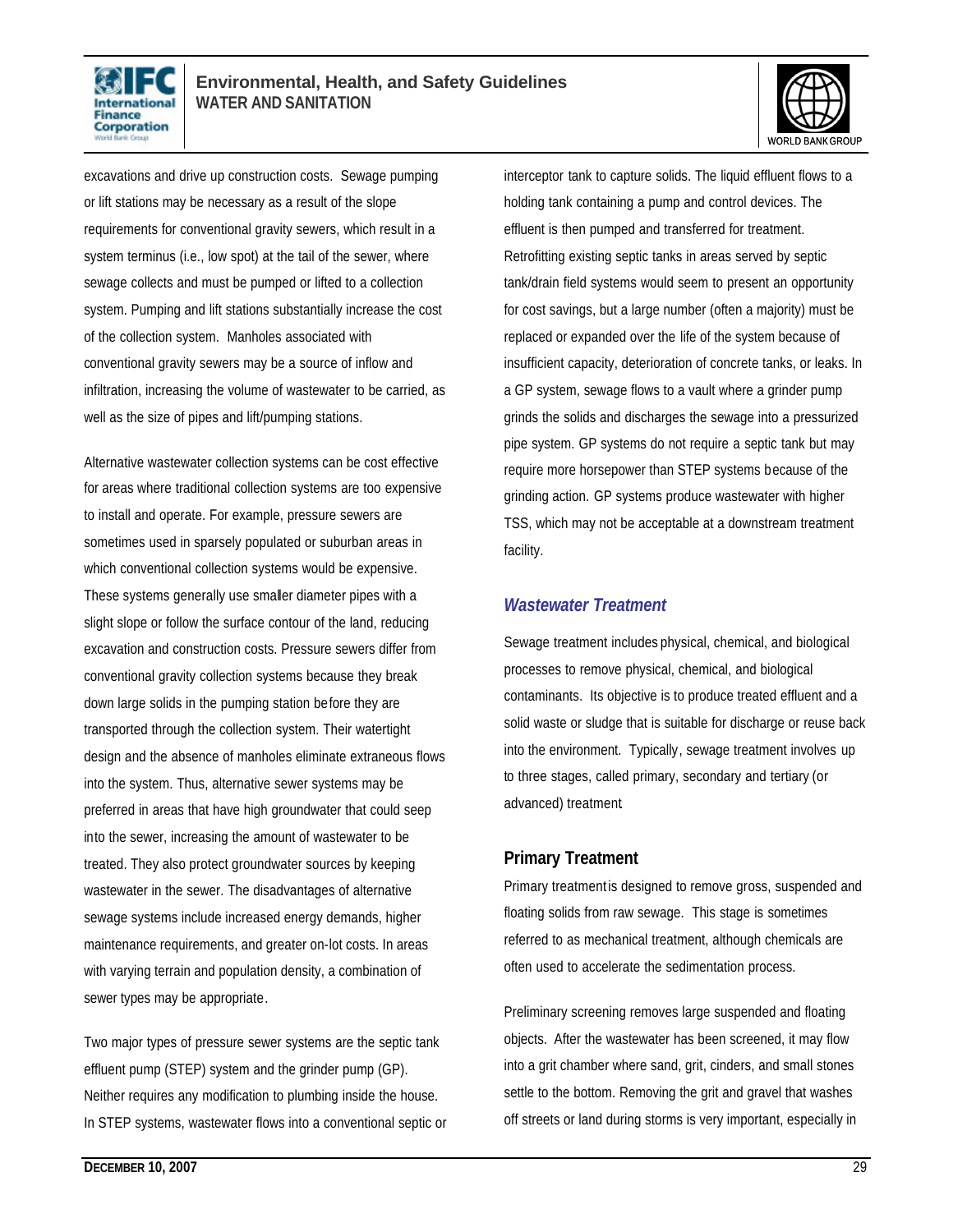



cities with combined sewer systems. Large amounts of grit and sand entering a treatment plant can cause serious operating problems, such as excessive wear of pumps and other equipment, clogging of aeration devices, or taking up capacity in tanks that is needed for treatment. The grit and screenings removed by these processes must be periodically collected and disposed of (e.g., by landfilling or incineration).

With the screening completed and the grit removed, wastewater still contains dissolved organic and inorganic constituents along with suspended solids. Additional suspended solids may be removed by sedimentation or gravity settling, chemical coagulation, or filtration. The removed solid material is called primary sludge.

Primary treatment can reduce the BOD of the incoming wastewater by 20 – 30 percent and the total suspended solids by 50 – 60 percent. Primary treatment is usually the fir st stage of wastewater treatment. In some cases, treatment plants begin with primary treatment and add other treatment stages as wastewater load grows, as the need for treatment increases, and as resources become available.

#### **Secondary Treatment**

Secondary treatment uses biological processes to remove about 85 percent of the dissolved organic matter that escapes primary treatment. Secondary treatment technologies include fixed-film processes, activated sludge and other suspended growth processes, extended aeration systems, membrane biological reactors, aerated lagoons, pond and constructed wetland systems, and other forms of treatment that use biological activity to break down organic matter.

In attached growth (or fixed-film) processes, the microbial growth occurs on the surface of stone or plastic media. Wastewater passes over the media along with air to provide oxygen. Attached growth process units include trickling filters, biotowers, and rotating biological contactors. In suspended growth processes, the microbial growth is suspended in an aerated water mixture where the air (or oxygen) is pumped in, or the water is agitated sufficiently to allow oxygen transfer. Suspended growth process units include variations of activated sludge, oxidation ditches, and sequencing batch reactors. The suspended growth process speeds up the work of aerobic bacteria and other microorganisms that break down the organic matter in the sewage by providing a rich aerobic environment where the microorganisms suspended in the wastewater can work more efficiently.

From the aeration tank, the treated wastewater flows to a sedimentation tank (secondary clarifier), where the excess biomass is removed. Some of the biomass is recycled to the head end of the aeration tank, while the remainder is "wasted" from the system. The waste biomass and settled solids are treated before disposal or reuse as biosolids.

Activated sludge and related processes can be appropriate where high removal of organic pollution is required, funds and skilled personnel are available for operation and maintenance, and land is scarce or expensive. The system typically needs some form or primary treatment, such as screening and sedimentation. When properly operated and maintained, the process is generally free of flies and odors. However, most activated sludge processes are more costly to operate than attached growth processes and a steady energy supply is required. The effectiveness of the activated sludge process can be adversely affected by elevated levels of toxic compounds in wastewater. Therefore, an industrial pretreatment program may be needed to control pollutants from the industrial users that may pass through or interfere with treatment processes, contaminate sewage sludge, or create hazardous condition in the sewerage or treatment system such as formation of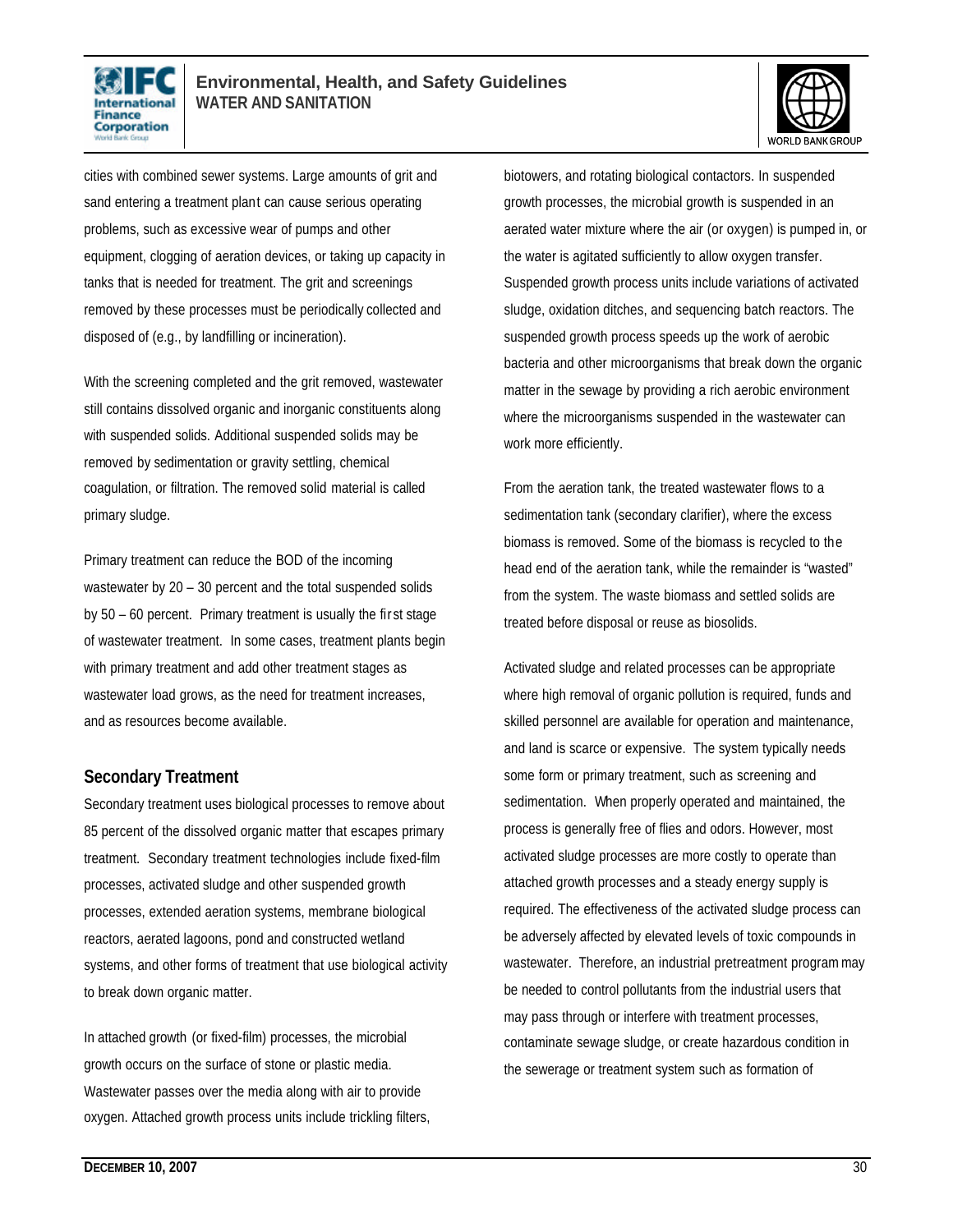



explosive or toxic gases.47

General considerations for activated sludge process design include wastewater characteristics, local environmental conditions (including temperature), possible presence of inhibitory substances (such as may be present in industrial effluents), oxygen transfer requirements and reaction kinetics (retention time in the system).

Extended aeration is a variation on the basic activated sludge process that uses a relatively low flow rate and long aeration time. The aerated sewage is formed into a brown floc-like sludge, which settles out in a separate settling tank. Thus, clear treated effluent is drawn off the top of the settling tank and sludge is drawn off the bottom of the tank. The advantage of this system is that the sludge is stable and needs no further treatment except dewatering. However, power demands are high because of the long period of aeration, thus the system is generally suitable for small plants.

Membrane biological reactors (MBR) or bio-membrane systems includes a semi-permeable membrane barrier system either submerged or in conjunction with an activated sludge process. This technology guarantees removal of all suspended and some dissolved pollutants. The limitation of MBR systems is directly proportional to nutrient reduction efficiency of the activated sludge process. MBR systems can achieve high effluent quality and use little land area. However, the MBR process is sophisticated and the cost of building and operating a MBR is usually higher than conventional wastewater treatment.

Ponds and wetlands are simple and robust wastewater treatment options with low operation and maintenance costs and demands. Ponds are classified as anaerobic (reactions take place without oxygen), facultative (in which the processes may

or may not use oxygen), and maturation (in which the pond provides additional treatment in the presence of oxygen and sunlight to further reduce pollutants before discharge).

Pond and wetland systems are influenced by natural conditions, such as wind, temperature, rainfall, solar radiation, and seepage, as well as by physical factors such as surface area, water depth, short-circuiting, pH, toxic materials, and oxygen. Site-specific problems may include a high groundwater table, flooding, steep topography, and habitat for vectors such as mosquitoes.

Aerobic waste stabilization ponds are open basins in which wastewater is treated in the absence of oxygen. Solids settle to the bottom of the pond, where they are digested. Anaerobic ponds can be used as a first stage to treat wastewater prior to secondary treatment in other systems such as facultative ponds or constructed wetlands. Anaerobic ponds are normally rectangular basins with a depth of at least 3 meters and ideally 4 meters. Sludge must be removed from the ponds periodically (e.g., by draining and removal as a solid or by a float-mounted sludge pump). A well-designed anaerobic pond can remove up to about 60 percent of BOD and COD in warm conditions.

Facultative ponds are large shallow basins (about 1.5 to 1.8 meters deep) that facilitate a combination of anaerobic and aerobic processes. Treatment takes place though a combination of physical and biological processes, and can be complex. Maturation ponds are similar but smaller, and are typically placed in series after facultative ponds. Maturation ponds are more efficient than most other treatment processes at removing both bacteria and parasitic worm eggs. Facultative and maturation ponds might be considered when sufficient land is available, pathogen levels need to be reduced, and/or the inflow may occasionally include large volumes of storm water runoff.

L 47 See, for example, U.S. EPA Office of Wastewater Management, Permits Division, Model Pretreatment Ordinance, January 2007, EPA 833-B-06-002.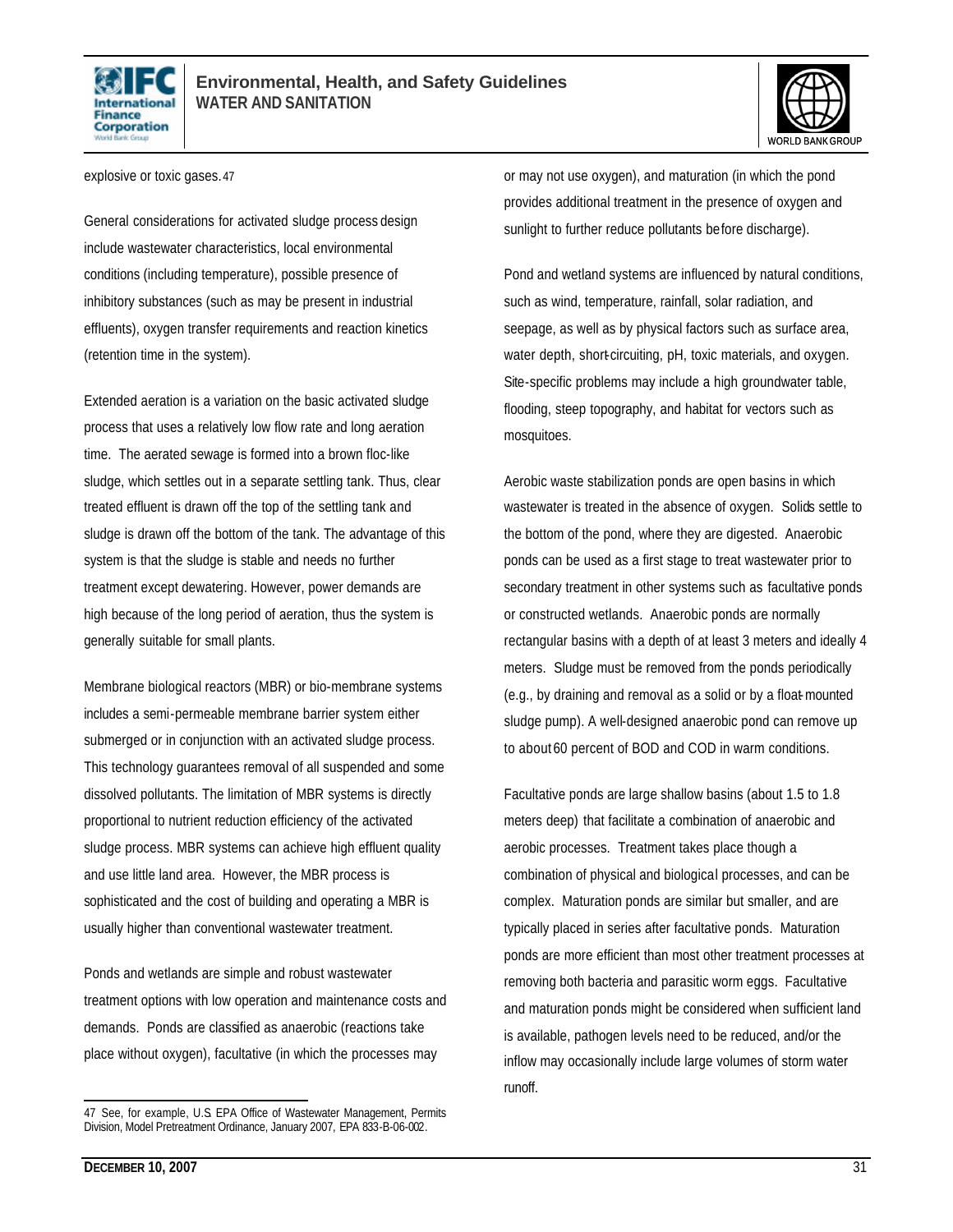



Constructed wetlands are engineered wetland systems that can treat a variety of waste effluents, including domestic wastewater, agricultural runoff, storm water, and even industrial effluents. Treatment occurs through a combination of biological and physical processes, including sedimentation, precipitation, adsorption, assimilation by the plants, and microbiological activity. The system is designed to flow by gravity, minimizing the need for pumps and electrical devices. Flow may be either vertical or horizontal, and for horizontal flow wetlands, may be either above or below the surface. Most constructed wetlands in developing countries are of the horizontal sub-surface flow type. Above-surface flow is generally avoided because it provides breeding areas for mosquitoes.

Constructed wetlands might be used when there is a need for higher effluent quality than can be achieved by anaerobic treatment alone. Constructed wetland treatment typically requires 3 – 5 m2 per person when treating full-strength sewage; the land area requirement can be reduced by preliminary anaerobic treatment.

#### **Tertiary Treatment**

The treatment processes used to reduce the BOD of sewage waste are secondary treatment processes. Tertiary treatment is any practice beyond secondary treatment and is designed to remove nonbiodegradable organic pollutants and mineral nutrients such as nitrogen and phosphorus salts. Tertiary treatment can remove more than 99 percent of impurities from the wastewater, and is capable or producing effluent of nearly drinking water quality. An example of tertiary treatment is the modification of conventional secondary treatment to remove additional phosphorous and nitrogen. Activated carbon filters are commonly used for tertiary treatment.

#### **Disinfection**

Disinfection can be the final step before discharge of the

effluent. Chlorine is the most widely used disinfectant but ozone and ultraviolet radiation are also frequently used for wastewater effluent disinfection. However, some environmental authorities are concerned that chlorine residuals in the effluent can cause adverse impacts. Dechlorination of treated wastewater may be appropriate to achieve desired water quality parameters.

#### **Wastewater Re-Use**

Wastewater is increasingly used for agriculture, especially in areas of water scarcity, population increase, and related demands for food, as wastewater provides a source of both water and nutrients. Wastewater can also be a reliable source of water throughout the year.

The wastewater is applied to the land and moves through the soil where the natural filtering action of the soil along with microbial activity and plant uptake removes most contaminants. Part of the water evaporates or is used by plants. The remainder is either collected via drains or wells for surface discharge or allowed to percolate into the groundwater. Much of the water and most of the nutrients are used by the plants, while other pollutants are transferred to the soil by adsorption, where many are mineralized or broken down over time by microbial action.

The wastewater, which is sometimes disinfected before application, depending on the end use of the crop and the irrigation method, can be applied to the land by spraying, flooding, drip irrigation, or ridge and furrow irrigation. The method selected depends on cost considerations, terrain, and the type of crops. Drip irrigation systems discharge water through small holes in pipes laid along the ground and, therefore, pretreatment to remove suspended solids is necessary for these systems so as not to clog the holes.